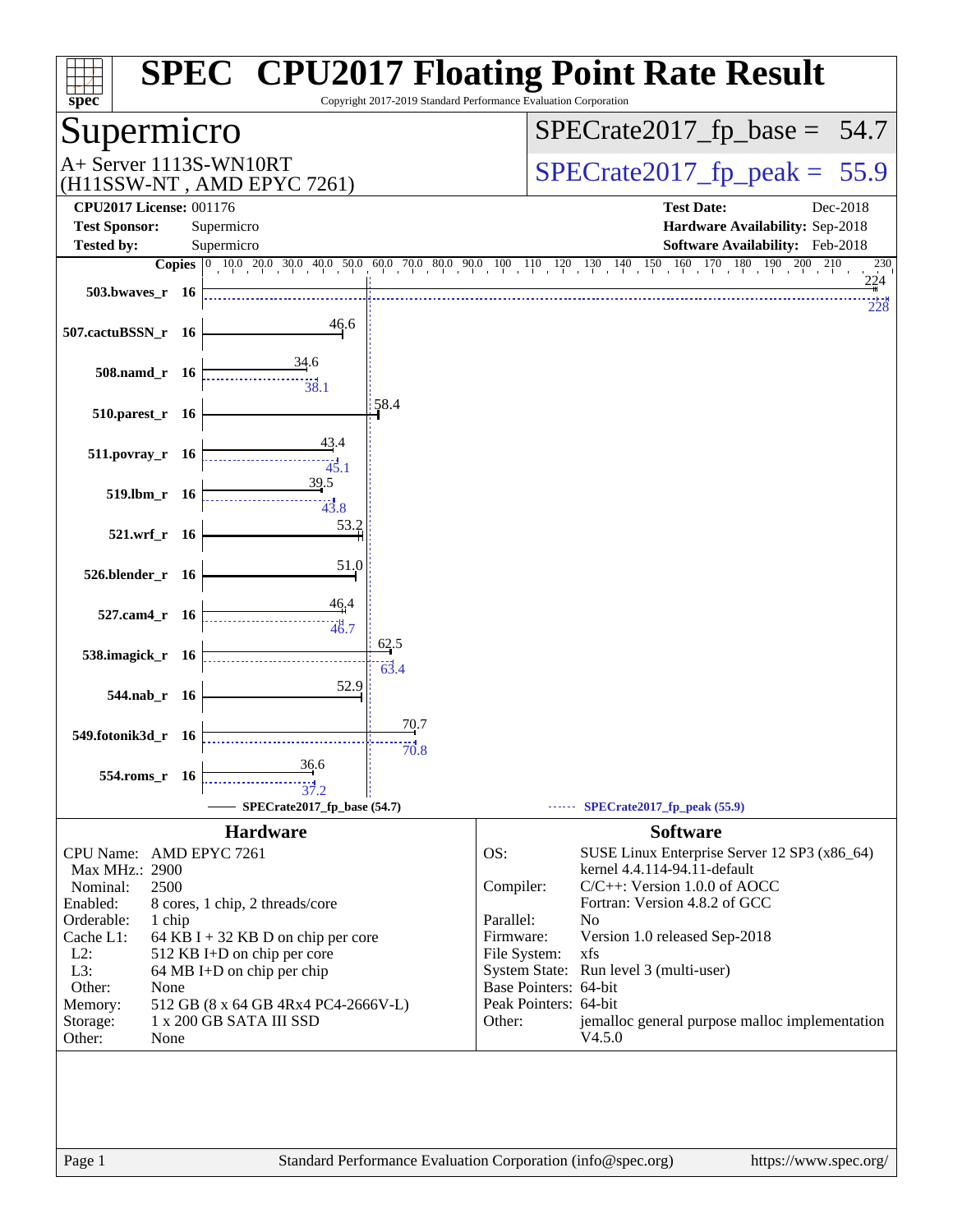

Copyright 2017-2019 Standard Performance Evaluation Corporation

### Supermicro

(H11SSW-NT , AMD EPYC 7261)

# $SPECTate2017_fp\_base = 54.7$

# $A+$  Server 1113S-WN10RT  $\vert$  [SPECrate2017\\_fp\\_peak =](http://www.spec.org/auto/cpu2017/Docs/result-fields.html#SPECrate2017fppeak) 55.9

**[CPU2017 License:](http://www.spec.org/auto/cpu2017/Docs/result-fields.html#CPU2017License)** 001176 **[Test Date:](http://www.spec.org/auto/cpu2017/Docs/result-fields.html#TestDate)** Dec-2018 **[Test Sponsor:](http://www.spec.org/auto/cpu2017/Docs/result-fields.html#TestSponsor)** Supermicro **[Hardware Availability:](http://www.spec.org/auto/cpu2017/Docs/result-fields.html#HardwareAvailability)** Sep-2018 **[Tested by:](http://www.spec.org/auto/cpu2017/Docs/result-fields.html#Testedby)** Supermicro **[Software Availability:](http://www.spec.org/auto/cpu2017/Docs/result-fields.html#SoftwareAvailability)** Feb-2018

#### **[Results Table](http://www.spec.org/auto/cpu2017/Docs/result-fields.html#ResultsTable)**

|                          | <b>Base</b>   |                |       |                |       | <b>Peak</b>    |       |               |                |              |                |              |                |              |
|--------------------------|---------------|----------------|-------|----------------|-------|----------------|-------|---------------|----------------|--------------|----------------|--------------|----------------|--------------|
| <b>Benchmark</b>         | <b>Copies</b> | <b>Seconds</b> | Ratio | <b>Seconds</b> | Ratio | <b>Seconds</b> | Ratio | <b>Copies</b> | <b>Seconds</b> | <b>Ratio</b> | <b>Seconds</b> | <b>Ratio</b> | <b>Seconds</b> | <b>Ratio</b> |
| 503.bwaves_r             | 16            | <u>716</u>     | 224   | 717            | 224   | 714            | 225   | 16            | 704            | 228          | 714            | 225          | 702            | 229          |
| 507.cactuBSSN r          | 16            | 434            | 46.7  | 437            | 46.4  | 435            | 46.6  | 16            | 434            | 46.7         | 437            | 46.4         | 435            | 46.6         |
| $508$ .namd $r$          | 16            | 440            | 34.6  | 439            | 34.6  | 440            | 34.6  | 16            | 399            | 38.1         | 399            | 38.1         | 399            | 38.1         |
| 510.parest_r             | 16            | 714            | 58.6  | 717            | 58.4  | 718            | 58.3  | 16            | 714            | 58.6         | 717            | 58.4         | 718            | 58.3         |
| 511.povray_r             | 16            | 862            | 43.3  | 860            | 43.4  | 859            | 43.5  | 16            | 828            | 45.1         | 828            | 45.1         | 833            | 44.9         |
| 519.1bm r                | 16            | 429            | 39.4  | 424            | 39.8  | 427            | 39.5  | 16            | 385            | 43.8         | 390            | 43.3         | 382            | 44.1         |
| $521$ .wrf r             | 16            | 672            | 53.3  | 673            | 53.2  | 689            | 52.0  | 16            | 672            | 53.3         | 673            | 53.2         | 689            | 52.0         |
| 526.blender r            | 16            | 479            | 50.9  | 478            | 51.0  | 478            | 51.0  | 16            | 479            | 50.9         | 478            | 51.0         | 478            | 51.0         |
| 527.cam4 r               | 16            | 589            | 47.5  | 603            | 46.4  | 604            | 46.3  | 16            | 599            | 46.7         | 598            | 46.8         | 615            | 45.5         |
| 538.imagick_r            | 16            | 640            | 62.2  | 634            | 62.7  | 637            | 62.5  | 16            | 628            | 63.4         | 627            | 63.4         | 627            | 63.4         |
| $544$ .nab r             | 16            | 508            | 53.0  | 509            | 52.9  | 510            | 52.8  | 16            | 508            | 53.0         | 509            | 52.9         | 510            | 52.8         |
| 549.fotonik3d r          | 16            | 882            | 70.7  | 883            | 70.6  | 881            | 70.7  | 16            | 881            | 70.8         | 878            | 71.0         | 881            | 70.8         |
| $554$ .roms r            | 16            | 694            | 36.6  | 694            | 36.6  | 692            | 36.8  | 16            | 684            | 37.2         | 681            | 37.3         | 685            | 37.1         |
| $SPECrate2017$ fp base = |               | 54.7           |       |                |       |                |       |               |                |              |                |              |                |              |

**[SPECrate2017\\_fp\\_peak =](http://www.spec.org/auto/cpu2017/Docs/result-fields.html#SPECrate2017fppeak) 55.9**

Results appear in the [order in which they were run.](http://www.spec.org/auto/cpu2017/Docs/result-fields.html#RunOrder) Bold underlined text [indicates a median measurement.](http://www.spec.org/auto/cpu2017/Docs/result-fields.html#Median)

#### **[Compiler Notes](http://www.spec.org/auto/cpu2017/Docs/result-fields.html#CompilerNotes)**

The AMD64 AOCC Compiler Suite is available at <http://developer.amd.com/amd-aocc/>

The AOCC Gold Linker plugin was installed and used for the link stage.

The AOCC Fortran Plugin version 1.0 was used to leverage AOCC optimizers with gfortran. It is available here: <http://developer.amd.com/amd-aocc/>

#### **[Submit Notes](http://www.spec.org/auto/cpu2017/Docs/result-fields.html#SubmitNotes)**

The config file option 'submit' was used. 'numactl' was used to bind copies to the cores. See the configuration file for details.

### **[Operating System Notes](http://www.spec.org/auto/cpu2017/Docs/result-fields.html#OperatingSystemNotes)**

'ulimit -s unlimited' was used to set environment stack size 'ulimit -l 2097152' was used to set environment locked pages in memory limit

runspec command invoked through numactl i.e.: numactl --interleave=all runspec <etc>

**(Continued on next page)**

Page 2 Standard Performance Evaluation Corporation [\(info@spec.org\)](mailto:info@spec.org) <https://www.spec.org/>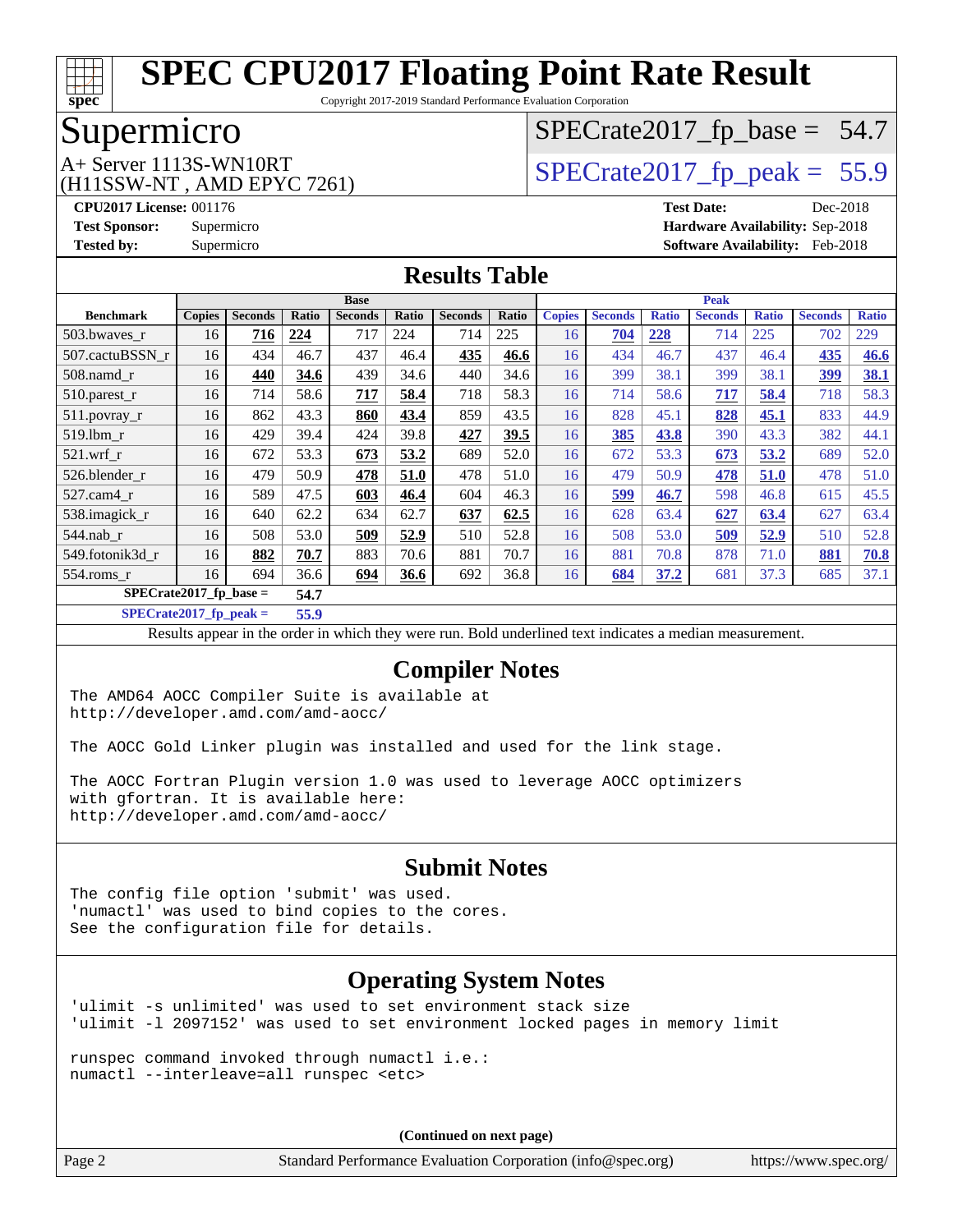

Copyright 2017-2019 Standard Performance Evaluation Corporation

### Supermicro

 $SPECTate2017_fp\_base = 54.7$ 

(H11SSW-NT , AMD EPYC 7261)

 $A+$  Server 1113S-WN10RT  $\begin{array}{c|c}\n\text{SPECrate2017\_fp\_peak} = 55.9\n\end{array}$ 

**[Tested by:](http://www.spec.org/auto/cpu2017/Docs/result-fields.html#Testedby)** Supermicro **[Software Availability:](http://www.spec.org/auto/cpu2017/Docs/result-fields.html#SoftwareAvailability)** Feb-2018

**[CPU2017 License:](http://www.spec.org/auto/cpu2017/Docs/result-fields.html#CPU2017License)** 001176 **[Test Date:](http://www.spec.org/auto/cpu2017/Docs/result-fields.html#TestDate)** Dec-2018 **[Test Sponsor:](http://www.spec.org/auto/cpu2017/Docs/result-fields.html#TestSponsor)** Supermicro **[Hardware Availability:](http://www.spec.org/auto/cpu2017/Docs/result-fields.html#HardwareAvailability)** Sep-2018

#### **[Operating System Notes \(Continued\)](http://www.spec.org/auto/cpu2017/Docs/result-fields.html#OperatingSystemNotes)**

Set dirty\_ratio=8 to limit dirty cache to 8% of memory Set swappiness=1 to swap only if necessary Set zone\_reclaim\_mode=1 to free local node memory and avoid remote memory sync then drop\_caches=3 to reset caches before invoking runcpu

dirty\_ratio, swappiness, zone\_reclaim\_mode and drop\_caches were all set using privileged echo (e.g. echo 1 > /proc/sys/vm/swappiness).

Transparent huge pages were enabled for this run (OS default)

#### **[General Notes](http://www.spec.org/auto/cpu2017/Docs/result-fields.html#GeneralNotes)**

Environment variables set by runcpu before the start of the run: LD\_LIBRARY\_PATH = "/home/cpu2017/amd1704-rate-libs-revD/64" MALLOC\_CONF = "lg\_chunk:28"

Binaries were compiled on a system with 2x AMD EPYC 7601 CPU + 512GB Memory using RHEL 7.4 jemalloc, a general purpose malloc implementation, was obtained at <https://github.com/jemalloc/jemalloc/releases/download/4.5.0/jemalloc-4.5.0.tar.bz2> jemalloc was built with GCC v4.8.5 in RHEL v7.2 under default conditions. jemalloc uses environment variable MALLOC\_CONF with values narenas and lg\_chunk: narenas: sets the maximum number of arenas to use for automatic multiplexing of threads and arenas. lg\_chunk: set the virtual memory chunk size (log base 2). For example, lg chunk:21 sets the default chunk size to  $2^21 = 2MiB$ . NA: The test sponsor attests, as of date of publication, that CVE-2017-5754 (Meltdown) is mitigated in the system as tested and documented. Yes: The test sponsor attests, as of date of publication, that CVE-2017-5753 (Spectre variant 1) is mitigated in the system as tested and documented. Yes: The test sponsor attests, as of date of publication, that CVE-2017-5715 (Spectre variant 2) is mitigated in the system as tested and documented.

#### **[Platform Notes](http://www.spec.org/auto/cpu2017/Docs/result-fields.html#PlatformNotes)**

BIOS Settings: Determinism Slider = Power Sysinfo program /home/cpu2017/bin/sysinfo Rev: r5974 of 2018-05-19 9bcde8f2999c33d61f64985e45859ea9 running on linux-pm02 Sat Dec 15 00:22:25 2018

 SUT (System Under Test) info as seen by some common utilities. For more information on this section, see <https://www.spec.org/cpu2017/Docs/config.html#sysinfo>

 From /proc/cpuinfo model name : AMD EPYC 7261 8-Core Processor

**(Continued on next page)**

| Page 3<br>Standard Performance Evaluation Corporation (info@spec.org)<br>https://www.spec.org/ |  |
|------------------------------------------------------------------------------------------------|--|
|------------------------------------------------------------------------------------------------|--|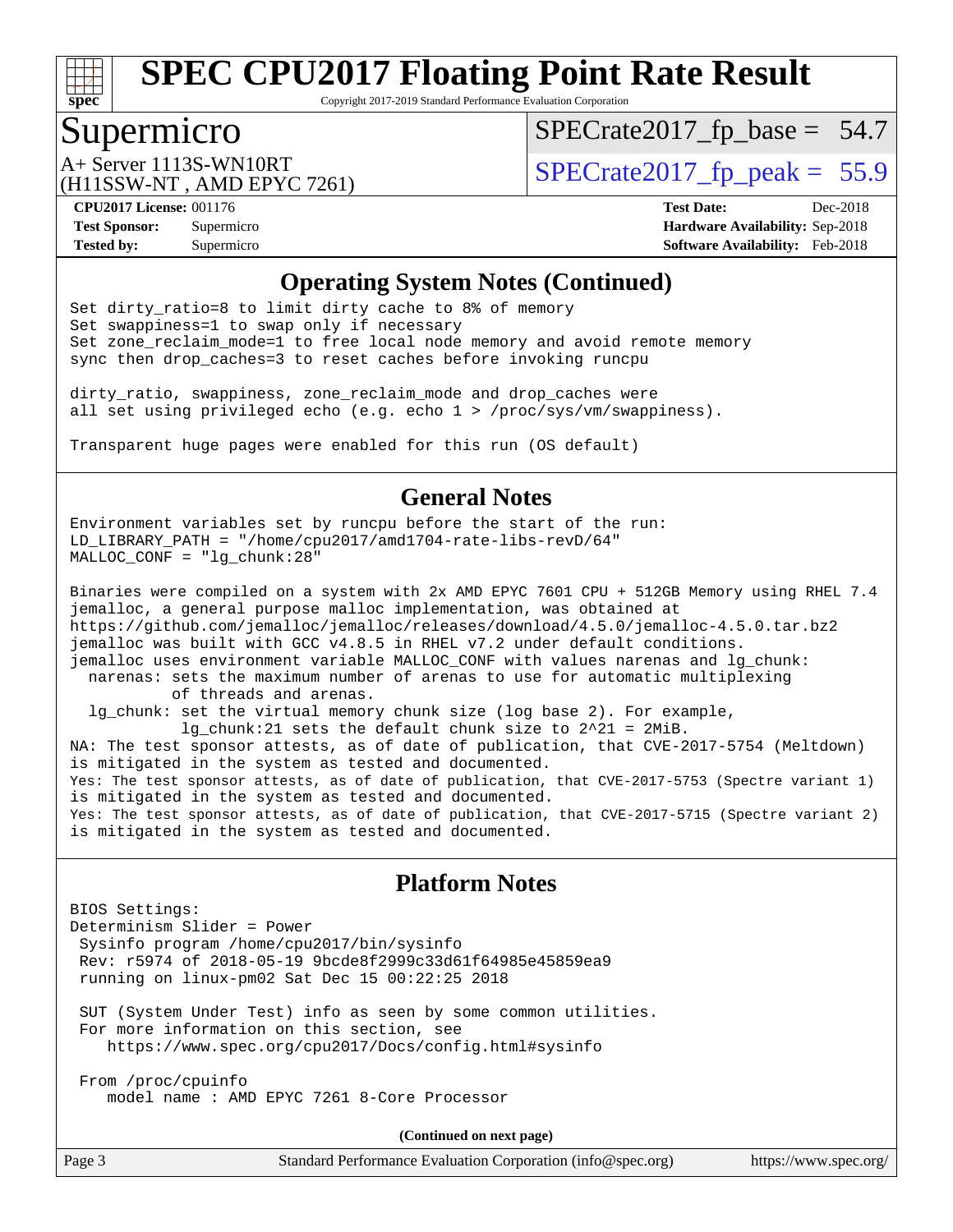

Copyright 2017-2019 Standard Performance Evaluation Corporation

# Supermicro<br>A+ Server 1113S-WN10RT

[SPECrate2017\\_fp\\_base =](http://www.spec.org/auto/cpu2017/Docs/result-fields.html#SPECrate2017fpbase) 54.7

(H11SSW-NT , AMD EPYC 7261)

 $SPECrate 2017_fp\_peak = 55.9$ 

**[Tested by:](http://www.spec.org/auto/cpu2017/Docs/result-fields.html#Testedby)** Supermicro **[Software Availability:](http://www.spec.org/auto/cpu2017/Docs/result-fields.html#SoftwareAvailability)** Feb-2018

**[CPU2017 License:](http://www.spec.org/auto/cpu2017/Docs/result-fields.html#CPU2017License)** 001176 **[Test Date:](http://www.spec.org/auto/cpu2017/Docs/result-fields.html#TestDate)** Dec-2018 **[Test Sponsor:](http://www.spec.org/auto/cpu2017/Docs/result-fields.html#TestSponsor)** Supermicro **[Hardware Availability:](http://www.spec.org/auto/cpu2017/Docs/result-fields.html#HardwareAvailability)** Sep-2018

#### **[Platform Notes \(Continued\)](http://www.spec.org/auto/cpu2017/Docs/result-fields.html#PlatformNotes)**

| Page 4 |                                                                                      | Standard Performance Evaluation Corporation (info@spec.org)<br>https://www.spec.org/                                                                        |  |  |  |  |  |  |
|--------|--------------------------------------------------------------------------------------|-------------------------------------------------------------------------------------------------------------------------------------------------------------|--|--|--|--|--|--|
|        |                                                                                      | (Continued on next page)                                                                                                                                    |  |  |  |  |  |  |
|        |                                                                                      |                                                                                                                                                             |  |  |  |  |  |  |
|        | ibpb overflow_recov succor smca                                                      |                                                                                                                                                             |  |  |  |  |  |  |
|        |                                                                                      | smep bmi2 rdseed adx smap clflushopt sha_ni xsaveopt xsavec xgetbvl clzero irperf                                                                           |  |  |  |  |  |  |
|        |                                                                                      | flushbyasid decodeassists pausefilter pfthreshold vmmcall avic fsgsbase bmil avx2                                                                           |  |  |  |  |  |  |
|        | hw_pstate retpoline retpoline_amd npt lbrv svm_lock nrip_save tsc_scale vmcb_clean   |                                                                                                                                                             |  |  |  |  |  |  |
|        | osvw skinit wdt tce topoext perfctr_core perfctr_nb bpext perfctr_12 mwaitx arat cpb |                                                                                                                                                             |  |  |  |  |  |  |
|        | rdrand lahf_lm cmp_legacy svm extapic cr8_legacy abm sse4a misalignsse 3dnowprefetch |                                                                                                                                                             |  |  |  |  |  |  |
|        | pclmulqdq monitor ssse3 fma cx16 sse4_1 sse4_2 movbe popcnt aes xsave avx f16c       |                                                                                                                                                             |  |  |  |  |  |  |
|        | constant_tsc rep_good nopl nonstop_tsc extd_apicid amd_dcm aperfmperf eagerfpu pni   |                                                                                                                                                             |  |  |  |  |  |  |
|        | pat pse36 clflush mmx fxsr sse sse2 ht syscall nx mmxext fxsr_opt pdpelgb rdtscp lm  |                                                                                                                                                             |  |  |  |  |  |  |
|        | Flags:                                                                               | fpu vme de pse tsc msr pae mce cx8 apic sep mtrr pge mca cmov                                                                                               |  |  |  |  |  |  |
|        | NUMA $node3$ $CPU(s):$                                                               | 6, 7, 14, 15                                                                                                                                                |  |  |  |  |  |  |
|        | NUMA node2 CPU(s):                                                                   | 4, 5, 12, 13                                                                                                                                                |  |  |  |  |  |  |
|        | NUMA nodel CPU(s):                                                                   | 2, 3, 10, 11                                                                                                                                                |  |  |  |  |  |  |
|        | NUMA $node0$ $CPU(s):$                                                               | 0, 1, 8, 9                                                                                                                                                  |  |  |  |  |  |  |
|        | L3 cache:                                                                            | 8192K                                                                                                                                                       |  |  |  |  |  |  |
|        | $L2$ cache:                                                                          | 512K                                                                                                                                                        |  |  |  |  |  |  |
|        | Lli cache:                                                                           | 64K                                                                                                                                                         |  |  |  |  |  |  |
|        | L1d cache:                                                                           | $AMD-V$<br>32K                                                                                                                                              |  |  |  |  |  |  |
|        | BogoMIPS:<br>Virtualization:                                                         |                                                                                                                                                             |  |  |  |  |  |  |
|        | CPU min MHz:                                                                         | 1200.0000<br>4999.71                                                                                                                                        |  |  |  |  |  |  |
|        |                                                                                      |                                                                                                                                                             |  |  |  |  |  |  |
|        | $CPU$ max $MHz$ :                                                                    | 2500.0000                                                                                                                                                   |  |  |  |  |  |  |
|        | Stepping:<br>CPU MHz:                                                                | 2500.000                                                                                                                                                    |  |  |  |  |  |  |
|        | Model name:                                                                          | AMD EPYC 7261 8-Core Processor<br>2                                                                                                                         |  |  |  |  |  |  |
|        | Model:                                                                               | $\mathbf{1}$                                                                                                                                                |  |  |  |  |  |  |
|        | CPU family:                                                                          | 23                                                                                                                                                          |  |  |  |  |  |  |
|        | Vendor ID:                                                                           | AuthenticAMD                                                                                                                                                |  |  |  |  |  |  |
|        | NUMA $node(s)$ :                                                                     | 4                                                                                                                                                           |  |  |  |  |  |  |
|        | Socket(s):                                                                           | $\mathbf 1$                                                                                                                                                 |  |  |  |  |  |  |
|        | $Core(s)$ per socket:                                                                | 8                                                                                                                                                           |  |  |  |  |  |  |
|        | Thread(s) per core:                                                                  | 2                                                                                                                                                           |  |  |  |  |  |  |
|        | On-line CPU(s) list:                                                                 | $0 - 15$                                                                                                                                                    |  |  |  |  |  |  |
|        | CPU(s):                                                                              | 16                                                                                                                                                          |  |  |  |  |  |  |
|        | Byte Order:                                                                          | Little Endian                                                                                                                                               |  |  |  |  |  |  |
|        | $CPU$ op-mode(s):                                                                    | $32$ -bit, $64$ -bit                                                                                                                                        |  |  |  |  |  |  |
|        | Architecture:                                                                        | x86 64                                                                                                                                                      |  |  |  |  |  |  |
|        | From 1scpu:                                                                          |                                                                                                                                                             |  |  |  |  |  |  |
|        |                                                                                      |                                                                                                                                                             |  |  |  |  |  |  |
|        | physical 0: cores 0 4 8 12 16 20 24 28                                               |                                                                                                                                                             |  |  |  |  |  |  |
|        | siblings : 16                                                                        |                                                                                                                                                             |  |  |  |  |  |  |
|        | cpu cores : 8                                                                        |                                                                                                                                                             |  |  |  |  |  |  |
|        |                                                                                      | cores, siblings (Caution: counting these is hw and system dependent. The following<br>excerpts from /proc/cpuinfo might not be reliable. Use with caution.) |  |  |  |  |  |  |
|        | 16 "processors"                                                                      |                                                                                                                                                             |  |  |  |  |  |  |
|        | 1 "physical id"s (chips)                                                             |                                                                                                                                                             |  |  |  |  |  |  |
|        |                                                                                      |                                                                                                                                                             |  |  |  |  |  |  |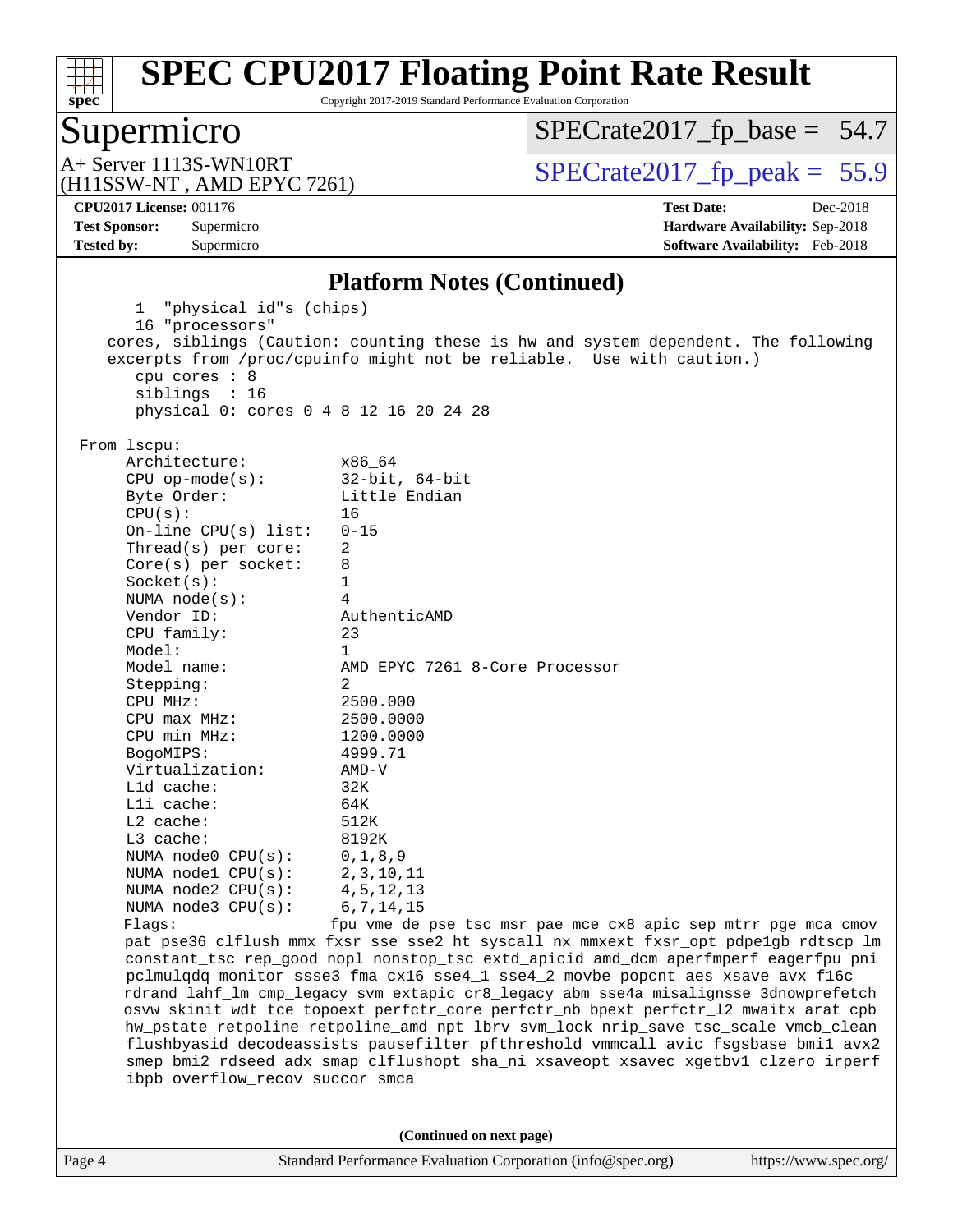

Copyright 2017-2019 Standard Performance Evaluation Corporation

### Supermicro

 $SPECTate2017_fp\_base = 54.7$ 

(H11SSW-NT , AMD EPYC 7261)

 $A+$  Server 1113S-WN10RT  $\begin{array}{c|c}\n\text{SPECrate2017\_fp\_peak} = 55.9\n\end{array}$ 

**[Tested by:](http://www.spec.org/auto/cpu2017/Docs/result-fields.html#Testedby)** Supermicro **[Software Availability:](http://www.spec.org/auto/cpu2017/Docs/result-fields.html#SoftwareAvailability)** Feb-2018

**[CPU2017 License:](http://www.spec.org/auto/cpu2017/Docs/result-fields.html#CPU2017License)** 001176 **[Test Date:](http://www.spec.org/auto/cpu2017/Docs/result-fields.html#TestDate)** Dec-2018 **[Test Sponsor:](http://www.spec.org/auto/cpu2017/Docs/result-fields.html#TestSponsor)** Supermicro **[Hardware Availability:](http://www.spec.org/auto/cpu2017/Docs/result-fields.html#HardwareAvailability)** Sep-2018

#### **[Platform Notes \(Continued\)](http://www.spec.org/auto/cpu2017/Docs/result-fields.html#PlatformNotes)**

 /proc/cpuinfo cache data cache size : 512 KB

Page 5 Standard Performance Evaluation Corporation [\(info@spec.org\)](mailto:info@spec.org) <https://www.spec.org/> From numactl --hardware WARNING: a numactl 'node' might or might not correspond to a physical chip. available: 4 nodes (0-3) node 0 cpus: 0 1 8 9 node 0 size: 128827 MB node 0 free: 128689 MB node 1 cpus: 2 3 10 11 node 1 size: 129022 MB node 1 free: 128867 MB node 2 cpus: 4 5 12 13 node 2 size: 129022 MB node 2 free: 128890 MB node 3 cpus: 6 7 14 15 node 3 size: 129022 MB node 3 free: 128889 MB node distances: node 0 1 2 3 0: 10 16 16 16 1: 16 10 16 16 2: 16 16 10 16 3: 16 16 16 10 From /proc/meminfo MemTotal: 528276592 kB HugePages\_Total: 0 Hugepagesize: 2048 kB From /etc/\*release\* /etc/\*version\* SuSE-release: SUSE Linux Enterprise Server 12 (x86\_64) VERSION = 12 PATCHLEVEL = 3 # This file is deprecated and will be removed in a future service pack or release. # Please check /etc/os-release for details about this release. os-release: NAME="SLES" VERSION="12-SP3" VERSION\_ID="12.3" PRETTY\_NAME="SUSE Linux Enterprise Server 12 SP3" ID="sles" ANSI\_COLOR="0;32" CPE\_NAME="cpe:/o:suse:sles:12:sp3" uname -a: **(Continued on next page)**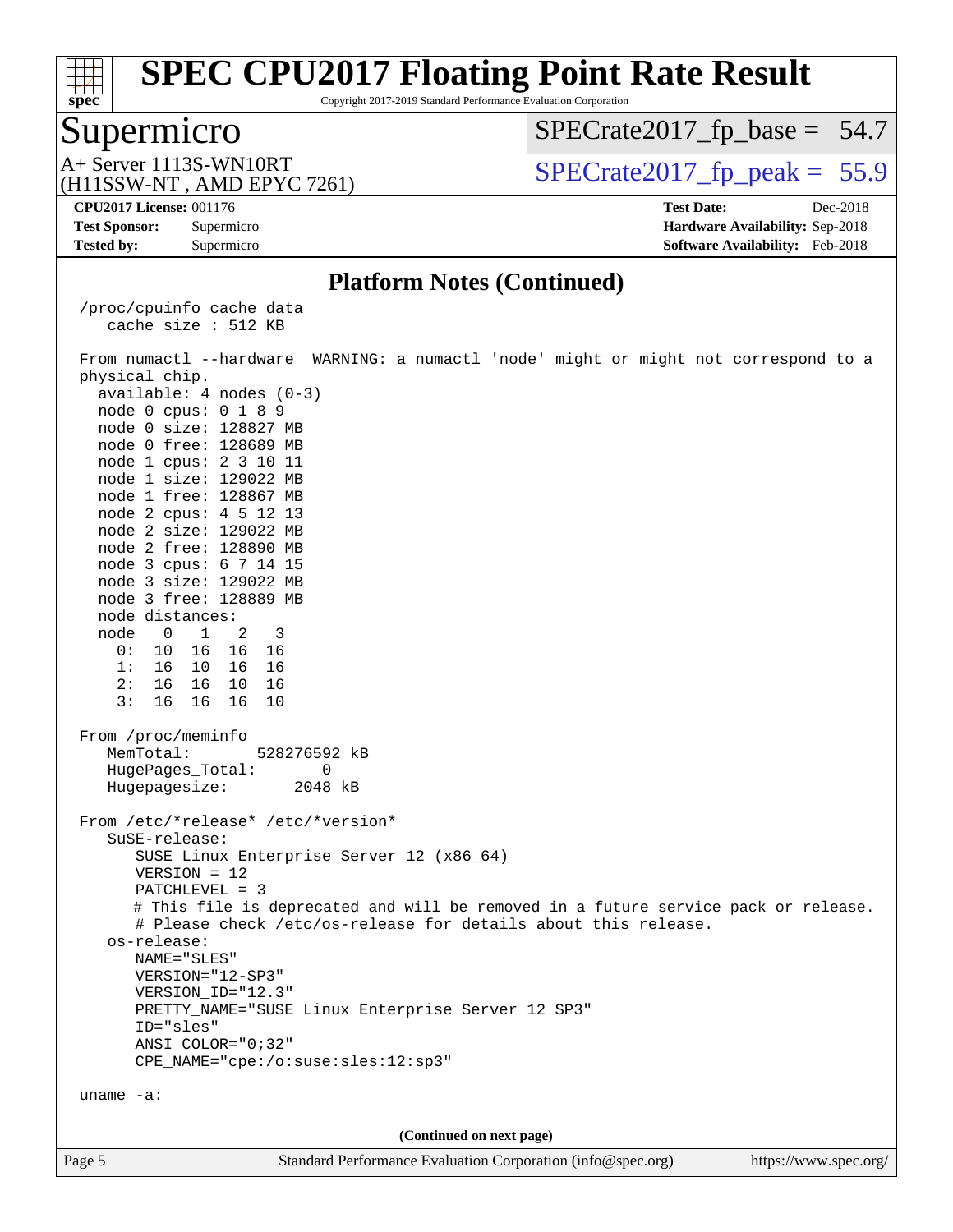

Copyright 2017-2019 Standard Performance Evaluation Corporation

### Supermicro

 $SPECTate2017_fp\_base = 54.7$ 

(H11SSW-NT , AMD EPYC 7261)

 $A+$  Server 1113S-WN10RT  $\begin{array}{c|c}\n\text{SPECrate2017\_fp\_peak} = 55.9\n\end{array}$ 

#### **[CPU2017 License:](http://www.spec.org/auto/cpu2017/Docs/result-fields.html#CPU2017License)** 001176 **[Test Date:](http://www.spec.org/auto/cpu2017/Docs/result-fields.html#TestDate)** Dec-2018

**[Tested by:](http://www.spec.org/auto/cpu2017/Docs/result-fields.html#Testedby)** Supermicro **[Software Availability:](http://www.spec.org/auto/cpu2017/Docs/result-fields.html#SoftwareAvailability)** Feb-2018

**[Test Sponsor:](http://www.spec.org/auto/cpu2017/Docs/result-fields.html#TestSponsor)** Supermicro **[Hardware Availability:](http://www.spec.org/auto/cpu2017/Docs/result-fields.html#HardwareAvailability)** Sep-2018

#### **[Platform Notes \(Continued\)](http://www.spec.org/auto/cpu2017/Docs/result-fields.html#PlatformNotes)**

 Linux linux-pm02 4.4.114-94.11-default #1 SMP Thu Feb 1 19:28:26 UTC 2018 (4309ff9) x86\_64 x86\_64 x86\_64 GNU/Linux

Kernel self-reported vulnerability status:

 CVE-2017-5754 (Meltdown): Not affected CVE-2017-5753 (Spectre variant 1): Mitigation: Barriers CVE-2017-5715 (Spectre variant 2): Mitigation: Full AMD retpoline + IBPB

run-level 3 Dec 14 15:04

 SPEC is set to: /home/cpu2017 Filesystem Type Size Used Avail Use% Mounted on /dev/sda4 xfs 145G 5.7G 139G 4% /home

 Additional information from dmidecode follows. WARNING: Use caution when you interpret this section. The 'dmidecode' program reads system data which is "intended to allow hardware to be accurately determined", but the intent may not be met, as there are frequent changes to hardware, firmware, and the "DMTF SMBIOS" standard.

BIOS American Megatrends Inc. 1.0 09/04/2018

 Memory: 8x NO DIMM NO DIMM 8x Samsung M386A8K40BM2-CTD 64 GB 4 rank 2667

(End of data from sysinfo program)

#### **[Compiler Version Notes](http://www.spec.org/auto/cpu2017/Docs/result-fields.html#CompilerVersionNotes)**

| CC.    | 519.1bm_r(base, peak) 538.imagick_r(base, peak) 544.nab_r(base, peak)                                                                                                                                                                |
|--------|--------------------------------------------------------------------------------------------------------------------------------------------------------------------------------------------------------------------------------------|
|        | AOCC.LLVM.4.0.0.B35.2017 04 26 clang version 4.0.0 (CLANG:) (based on LLVM<br>AOCC.LLVM.4.0.0.B35.2017 04 26)<br>Target: x86 64-unknown-linux-gnu<br>Thread model: posix<br>InstalledDir: /root/work/compilers/AOCC-1.0-Compiler/bin |
|        | CXXC $508.namd_r(base, peak) 510.parest_r(base, peak)$                                                                                                                                                                               |
|        | AOCC.LLVM.4.0.0.B35.2017_04_26 clang version 4.0.0 (CLANG:) (based on LLVM<br>AOCC.LLVM.4.0.0.B35.2017 04 26)<br>Target: x86 64-unknown-linux-gnu<br>Thread model: posix<br>InstalledDir: /root/work/compilers/AOCC-1.0-Compiler/bin |
|        | (Continued on next page)                                                                                                                                                                                                             |
| Page 6 | Standard Performance Evaluation Corporation (info@spec.org)<br>https://www.spec.org/                                                                                                                                                 |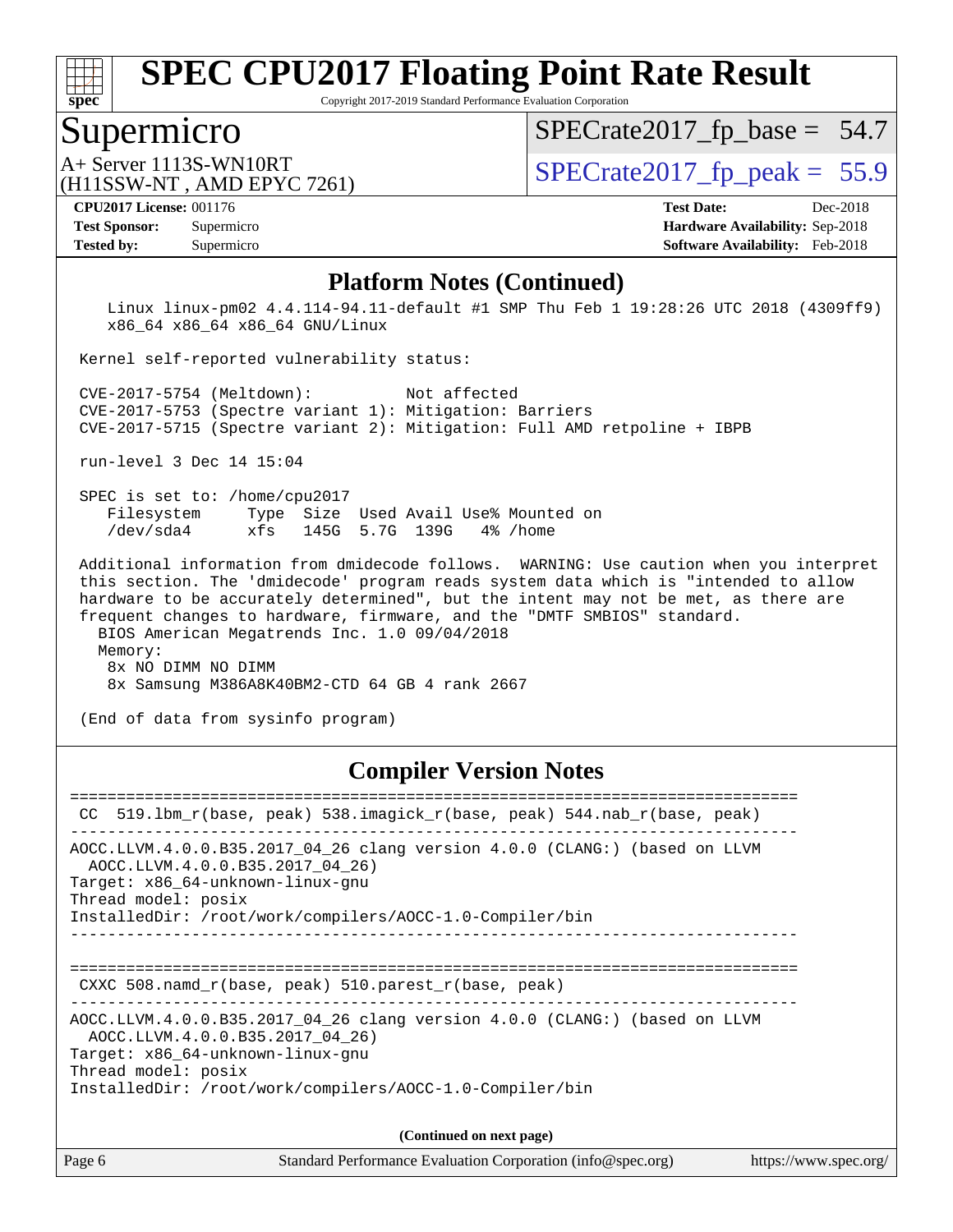

Copyright 2017-2019 Standard Performance Evaluation Corporation

# Supermicro

[SPECrate2017\\_fp\\_base =](http://www.spec.org/auto/cpu2017/Docs/result-fields.html#SPECrate2017fpbase) 54.7

(H11SSW-NT , AMD EPYC 7261)

A+ Server 1113S-WN10RT<br>
(H11SSW-NT AMD EPYC 7261) [SPECrate2017\\_fp\\_peak =](http://www.spec.org/auto/cpu2017/Docs/result-fields.html#SPECrate2017fppeak) 55.9

**[CPU2017 License:](http://www.spec.org/auto/cpu2017/Docs/result-fields.html#CPU2017License)** 001176 **[Test Date:](http://www.spec.org/auto/cpu2017/Docs/result-fields.html#TestDate)** Dec-2018 **[Test Sponsor:](http://www.spec.org/auto/cpu2017/Docs/result-fields.html#TestSponsor)** Supermicro **[Hardware Availability:](http://www.spec.org/auto/cpu2017/Docs/result-fields.html#HardwareAvailability)** Sep-2018 **[Tested by:](http://www.spec.org/auto/cpu2017/Docs/result-fields.html#Testedby)** Supermicro **[Software Availability:](http://www.spec.org/auto/cpu2017/Docs/result-fields.html#SoftwareAvailability)** Feb-2018

### **[Compiler Version Notes \(Continued\)](http://www.spec.org/auto/cpu2017/Docs/result-fields.html#CompilerVersionNotes)**

| CC 511.povray_r(base, peak) 526.blender_r(base, peak)                                                                                                                                                                                                                                                                                                                                                                                                                                                                                                                                                                                                                                                                                                                                                                                                 |  |
|-------------------------------------------------------------------------------------------------------------------------------------------------------------------------------------------------------------------------------------------------------------------------------------------------------------------------------------------------------------------------------------------------------------------------------------------------------------------------------------------------------------------------------------------------------------------------------------------------------------------------------------------------------------------------------------------------------------------------------------------------------------------------------------------------------------------------------------------------------|--|
| AOCC.LLVM.4.0.0.B35.2017_04_26 clang version 4.0.0 (CLANG:) (based on LLVM<br>AOCC.LLVM.4.0.0.B35.2017 04 26)<br>Target: x86_64-unknown-linux-gnu<br>Thread model: posix<br>InstalledDir: /root/work/compilers/AOCC-1.0-Compiler/bin<br>AOCC.LLVM.4.0.0.B35.2017_04_26 clang version 4.0.0 (CLANG:) (based on LLVM<br>AOCC.LLVM.4.0.0.B35.2017 04 26)<br>Target: x86_64-unknown-linux-gnu<br>Thread model: posix<br>InstalledDir: /root/work/compilers/AOCC-1.0-Compiler/bin                                                                                                                                                                                                                                                                                                                                                                          |  |
| FC 507.cactuBSSN r(base, peak)                                                                                                                                                                                                                                                                                                                                                                                                                                                                                                                                                                                                                                                                                                                                                                                                                        |  |
| AOCC.LLVM.4.0.0.B35.2017_04_26 clang version 4.0.0 (CLANG:) (based on LLVM<br>AOCC.LLVM.4.0.0.B35.2017 04 26)<br>Target: x86_64-unknown-linux-gnu<br>Thread model: posix<br>InstalledDir: /root/work/compilers/AOCC-1.0-Compiler/bin<br>AOCC.LLVM.4.0.0.B35.2017_04_26 clang version 4.0.0 (CLANG:) (based on LLVM<br>AOCC.LLVM.4.0.0.B35.2017_04_26)<br>Target: x86_64-unknown-linux-gnu<br>Thread model: posix<br>InstalledDir: /root/work/compilers/AOCC-1.0-Compiler/bin<br>GNU Fortran (GCC) 4.8.2<br>Copyright (C) 2013 Free Software Foundation, Inc.<br>GNU Fortran comes with NO WARRANTY, to the extent permitted by law.<br>You may redistribute copies of GNU Fortran<br>under the terms of the GNU General Public License.<br>For more information about these matters, see the file named COPYING<br>__________________________________ |  |
| 503.bwaves_r(base, peak) 549.fotonik3d_r(base, peak) 554.roms_r(base,<br>FC.<br>peak)                                                                                                                                                                                                                                                                                                                                                                                                                                                                                                                                                                                                                                                                                                                                                                 |  |
| GNU Fortran (GCC) 4.8.2<br>Copyright (C) 2013 Free Software Foundation, Inc.<br>GNU Fortran comes with NO WARRANTY, to the extent permitted by law.<br>You may redistribute copies of GNU Fortran<br>under the terms of the GNU General Public License.                                                                                                                                                                                                                                                                                                                                                                                                                                                                                                                                                                                               |  |
| (Continued on next page)                                                                                                                                                                                                                                                                                                                                                                                                                                                                                                                                                                                                                                                                                                                                                                                                                              |  |
| Standard Performance Evaluation Corporation (info@spec.org)<br>Page 7<br>https://www.spec.org/                                                                                                                                                                                                                                                                                                                                                                                                                                                                                                                                                                                                                                                                                                                                                        |  |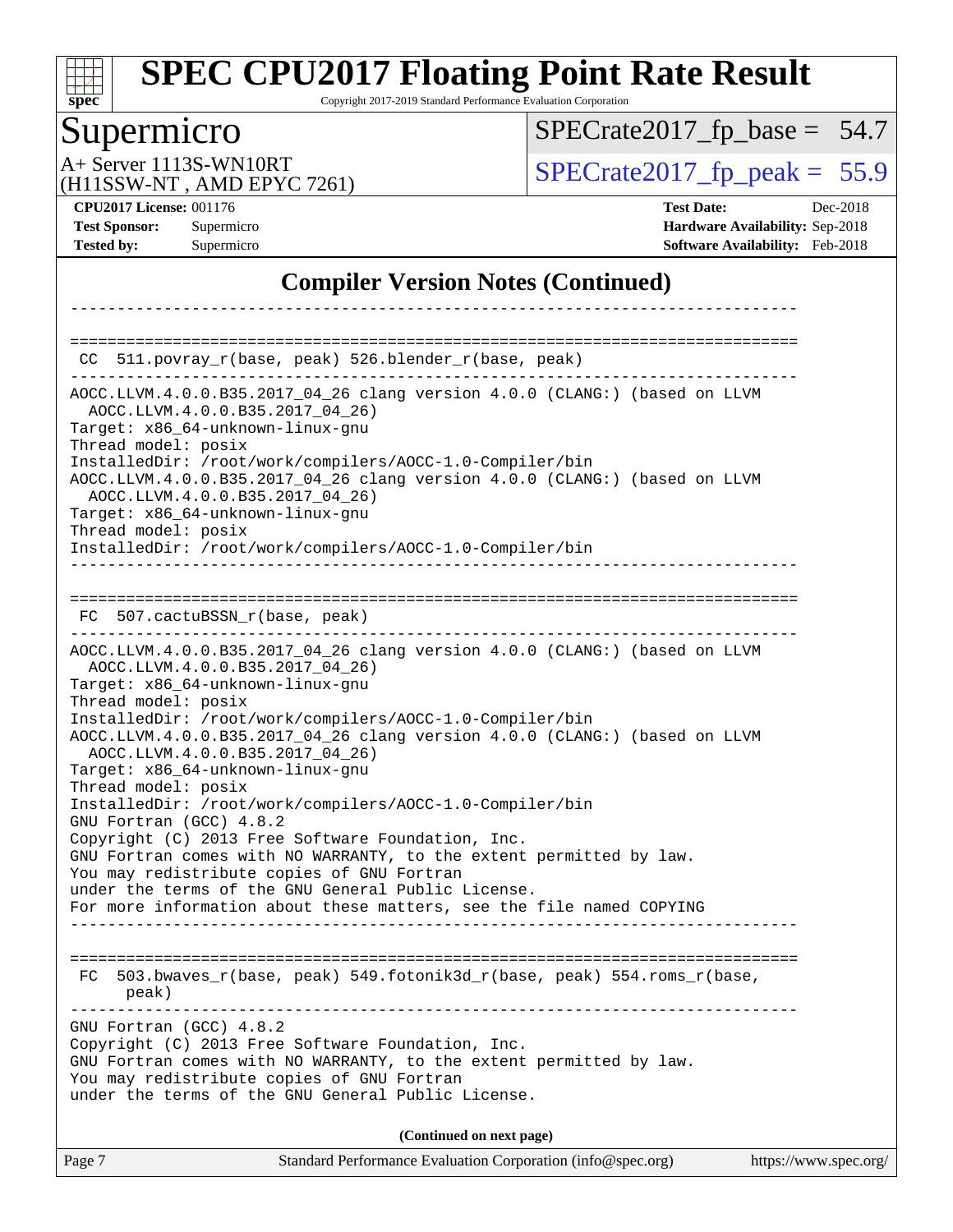

Copyright 2017-2019 Standard Performance Evaluation Corporation

# Supermicro

 $SPECTate2017_fp\_base = 54.7$ 

(H11SSW-NT , AMD EPYC 7261)

A+ Server 1113S-WN10RT  $SPECTate 2017$  fp\_peak = 55.9

**[Test Sponsor:](http://www.spec.org/auto/cpu2017/Docs/result-fields.html#TestSponsor)** Supermicro **[Hardware Availability:](http://www.spec.org/auto/cpu2017/Docs/result-fields.html#HardwareAvailability)** Sep-2018 **[Tested by:](http://www.spec.org/auto/cpu2017/Docs/result-fields.html#Testedby)** Supermicro **[Software Availability:](http://www.spec.org/auto/cpu2017/Docs/result-fields.html#SoftwareAvailability)** Feb-2018

**[CPU2017 License:](http://www.spec.org/auto/cpu2017/Docs/result-fields.html#CPU2017License)** 001176 **[Test Date:](http://www.spec.org/auto/cpu2017/Docs/result-fields.html#TestDate)** Dec-2018

### **[Compiler Version Notes \(Continued\)](http://www.spec.org/auto/cpu2017/Docs/result-fields.html#CompilerVersionNotes)**

For more information about these matters, see the file named COPYING ------------------------------------------------------------------------------ ============================================================================== CC 521.wrf\_r(base, peak) 527.cam4\_r(base, peak) ------------------------------------------------------------------------------ GNU Fortran (GCC) 4.8.2 Copyright (C) 2013 Free Software Foundation, Inc. GNU Fortran comes with NO WARRANTY, to the extent permitted by law. You may redistribute copies of GNU Fortran under the terms of the GNU General Public License. For more information about these matters, see the file named COPYING AOCC.LLVM.4.0.0.B35.2017\_04\_26 clang version 4.0.0 (CLANG:) (based on LLVM AOCC.LLVM.4.0.0.B35.2017\_04\_26) Target: x86\_64-unknown-linux-gnu Thread model: posix InstalledDir: /root/work/compilers/AOCC-1.0-Compiler/bin ------------------------------------------------------------------------------

**[Base Compiler Invocation](http://www.spec.org/auto/cpu2017/Docs/result-fields.html#BaseCompilerInvocation)**

[C benchmarks](http://www.spec.org/auto/cpu2017/Docs/result-fields.html#Cbenchmarks): [clang](http://www.spec.org/cpu2017/results/res2019q1/cpu2017-20181224-10345.flags.html#user_CCbase_Fclang3_a68b77bfed473bd9cdd22529af008e8306c2e3948617c8991604c1a2000ee4a73ef90dd8bc793e105fe4165a625d26dacbda4708d828ad19048918c071b363ec)

[C++ benchmarks:](http://www.spec.org/auto/cpu2017/Docs/result-fields.html#CXXbenchmarks) [clang++](http://www.spec.org/cpu2017/results/res2019q1/cpu2017-20181224-10345.flags.html#user_CXXbase_Fclang3_57a48582e5be507d19b2527b3e7d4f85d9b8669ffc9a8a0dbb9bcf949a918a58bbab411e0c4d14a3922022a3e425a90db94042683824c1806feff4324ca1000d)

[Fortran benchmarks](http://www.spec.org/auto/cpu2017/Docs/result-fields.html#Fortranbenchmarks): [clang](http://www.spec.org/cpu2017/results/res2019q1/cpu2017-20181224-10345.flags.html#user_FCbase_Fclang3_a68b77bfed473bd9cdd22529af008e8306c2e3948617c8991604c1a2000ee4a73ef90dd8bc793e105fe4165a625d26dacbda4708d828ad19048918c071b363ec) [gfortran](http://www.spec.org/cpu2017/results/res2019q1/cpu2017-20181224-10345.flags.html#user_FCbase_aocc-gfortran_128c91a56d61ddb07404721e65b8f9498c31a443dacbd3b7f212891090eca86e2d099b520f75b99e9e8ac4fdec01f4d15f0b65e47123ec4c42b0759045731a1f)

[Benchmarks using both Fortran and C](http://www.spec.org/auto/cpu2017/Docs/result-fields.html#BenchmarksusingbothFortranandC): [clang](http://www.spec.org/cpu2017/results/res2019q1/cpu2017-20181224-10345.flags.html#user_CC_FCbase_Fclang3_a68b77bfed473bd9cdd22529af008e8306c2e3948617c8991604c1a2000ee4a73ef90dd8bc793e105fe4165a625d26dacbda4708d828ad19048918c071b363ec) [gfortran](http://www.spec.org/cpu2017/results/res2019q1/cpu2017-20181224-10345.flags.html#user_CC_FCbase_aocc-gfortran_128c91a56d61ddb07404721e65b8f9498c31a443dacbd3b7f212891090eca86e2d099b520f75b99e9e8ac4fdec01f4d15f0b65e47123ec4c42b0759045731a1f)

[Benchmarks using both C and C++](http://www.spec.org/auto/cpu2017/Docs/result-fields.html#BenchmarksusingbothCandCXX): [clang++](http://www.spec.org/cpu2017/results/res2019q1/cpu2017-20181224-10345.flags.html#user_CC_CXXbase_Fclang3_57a48582e5be507d19b2527b3e7d4f85d9b8669ffc9a8a0dbb9bcf949a918a58bbab411e0c4d14a3922022a3e425a90db94042683824c1806feff4324ca1000d) [clang](http://www.spec.org/cpu2017/results/res2019q1/cpu2017-20181224-10345.flags.html#user_CC_CXXbase_Fclang3_a68b77bfed473bd9cdd22529af008e8306c2e3948617c8991604c1a2000ee4a73ef90dd8bc793e105fe4165a625d26dacbda4708d828ad19048918c071b363ec)

[Benchmarks using Fortran, C, and C++:](http://www.spec.org/auto/cpu2017/Docs/result-fields.html#BenchmarksusingFortranCandCXX) [clang++](http://www.spec.org/cpu2017/results/res2019q1/cpu2017-20181224-10345.flags.html#user_CC_CXX_FCbase_Fclang3_57a48582e5be507d19b2527b3e7d4f85d9b8669ffc9a8a0dbb9bcf949a918a58bbab411e0c4d14a3922022a3e425a90db94042683824c1806feff4324ca1000d) [clang](http://www.spec.org/cpu2017/results/res2019q1/cpu2017-20181224-10345.flags.html#user_CC_CXX_FCbase_Fclang3_a68b77bfed473bd9cdd22529af008e8306c2e3948617c8991604c1a2000ee4a73ef90dd8bc793e105fe4165a625d26dacbda4708d828ad19048918c071b363ec) [gfortran](http://www.spec.org/cpu2017/results/res2019q1/cpu2017-20181224-10345.flags.html#user_CC_CXX_FCbase_aocc-gfortran_128c91a56d61ddb07404721e65b8f9498c31a443dacbd3b7f212891090eca86e2d099b520f75b99e9e8ac4fdec01f4d15f0b65e47123ec4c42b0759045731a1f)

# **[Base Portability Flags](http://www.spec.org/auto/cpu2017/Docs/result-fields.html#BasePortabilityFlags)**

 503.bwaves\_r: [-DSPEC\\_LP64](http://www.spec.org/cpu2017/results/res2019q1/cpu2017-20181224-10345.flags.html#suite_baseEXTRA_PORTABILITY503_bwaves_r_DSPEC_LP64) 507.cactuBSSN\_r: [-DSPEC\\_LP64](http://www.spec.org/cpu2017/results/res2019q1/cpu2017-20181224-10345.flags.html#suite_baseEXTRA_PORTABILITY507_cactuBSSN_r_DSPEC_LP64)

**(Continued on next page)**

Page 8 Standard Performance Evaluation Corporation [\(info@spec.org\)](mailto:info@spec.org) <https://www.spec.org/>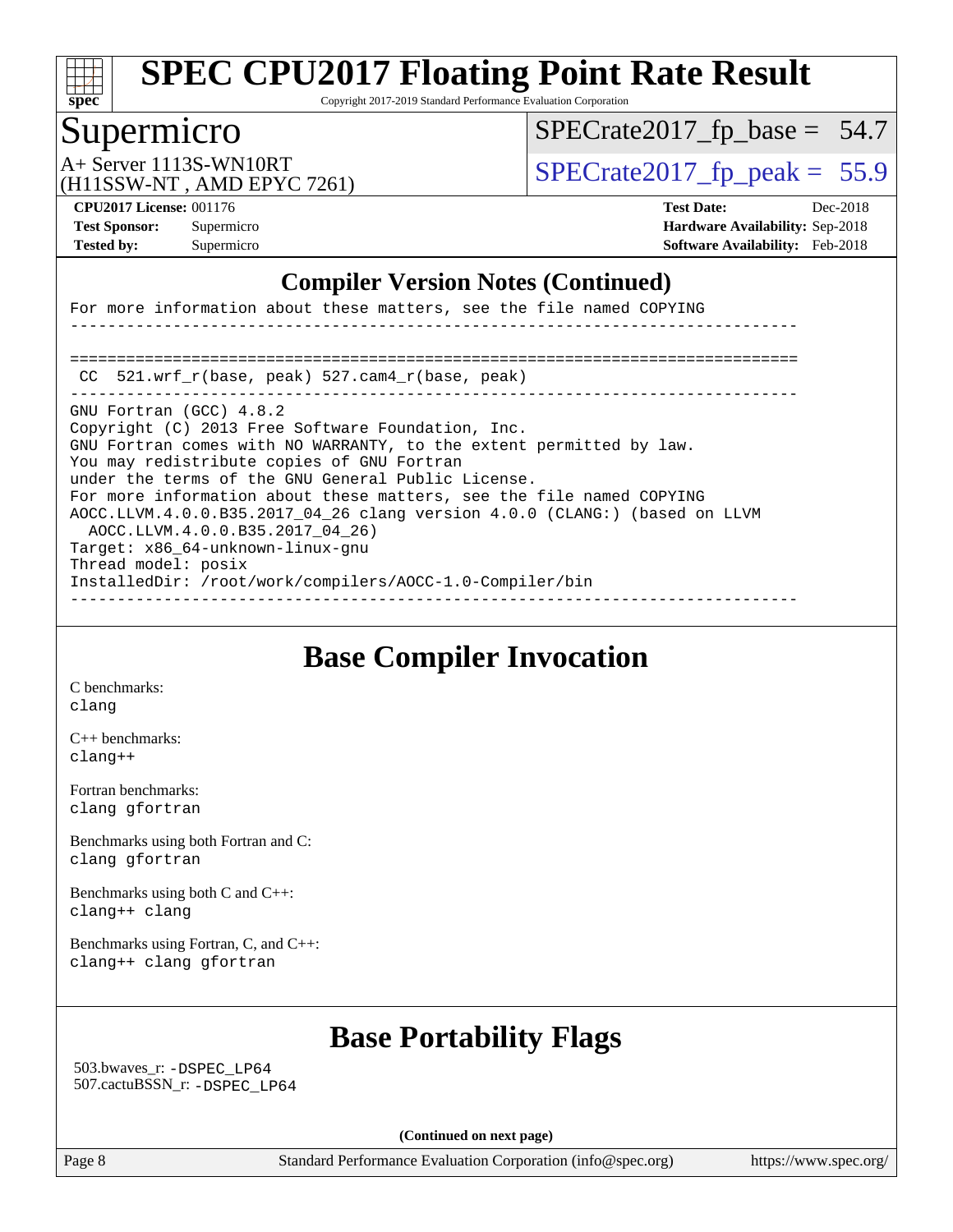

Copyright 2017-2019 Standard Performance Evaluation Corporation

### Supermicro

[SPECrate2017\\_fp\\_base =](http://www.spec.org/auto/cpu2017/Docs/result-fields.html#SPECrate2017fpbase) 54.7

(H11SSW-NT , AMD EPYC 7261)

A+ Server 1113S-WN10RT<br>
(H11SSW-NT, AMD EPYC 7261) [SPECrate2017\\_fp\\_peak =](http://www.spec.org/auto/cpu2017/Docs/result-fields.html#SPECrate2017fppeak) 55.9

**[CPU2017 License:](http://www.spec.org/auto/cpu2017/Docs/result-fields.html#CPU2017License)** 001176 **[Test Date:](http://www.spec.org/auto/cpu2017/Docs/result-fields.html#TestDate)** Dec-2018 **[Test Sponsor:](http://www.spec.org/auto/cpu2017/Docs/result-fields.html#TestSponsor)** Supermicro **[Hardware Availability:](http://www.spec.org/auto/cpu2017/Docs/result-fields.html#HardwareAvailability)** Sep-2018 **[Tested by:](http://www.spec.org/auto/cpu2017/Docs/result-fields.html#Testedby)** Supermicro **[Software Availability:](http://www.spec.org/auto/cpu2017/Docs/result-fields.html#SoftwareAvailability)** Feb-2018

# **[Base Portability Flags \(Continued\)](http://www.spec.org/auto/cpu2017/Docs/result-fields.html#BasePortabilityFlags)**

 508.namd\_r: [-DSPEC\\_LP64](http://www.spec.org/cpu2017/results/res2019q1/cpu2017-20181224-10345.flags.html#suite_baseEXTRA_PORTABILITY508_namd_r_DSPEC_LP64) 510.parest\_r: [-DSPEC\\_LP64](http://www.spec.org/cpu2017/results/res2019q1/cpu2017-20181224-10345.flags.html#suite_baseEXTRA_PORTABILITY510_parest_r_DSPEC_LP64) 511.povray\_r: [-DSPEC\\_LP64](http://www.spec.org/cpu2017/results/res2019q1/cpu2017-20181224-10345.flags.html#suite_baseEXTRA_PORTABILITY511_povray_r_DSPEC_LP64) 519.lbm\_r: [-DSPEC\\_LP64](http://www.spec.org/cpu2017/results/res2019q1/cpu2017-20181224-10345.flags.html#suite_baseEXTRA_PORTABILITY519_lbm_r_DSPEC_LP64) 521.wrf\_r: [-DSPEC\\_CASE\\_FLAG](http://www.spec.org/cpu2017/results/res2019q1/cpu2017-20181224-10345.flags.html#b521.wrf_r_baseCPORTABILITY_DSPEC_CASE_FLAG) [-fconvert=big-endian](http://www.spec.org/cpu2017/results/res2019q1/cpu2017-20181224-10345.flags.html#user_baseFPORTABILITY521_wrf_r_F-fconvert) [-DSPEC\\_LP64](http://www.spec.org/cpu2017/results/res2019q1/cpu2017-20181224-10345.flags.html#suite_baseEXTRA_PORTABILITY521_wrf_r_DSPEC_LP64) 526.blender\_r: [-funsigned-char](http://www.spec.org/cpu2017/results/res2019q1/cpu2017-20181224-10345.flags.html#user_baseCPORTABILITY526_blender_r_F-funsigned-char) [-D\\_\\_BOOL\\_DEFINED](http://www.spec.org/cpu2017/results/res2019q1/cpu2017-20181224-10345.flags.html#b526.blender_r_baseCXXPORTABILITY_D__BOOL_DEFINED) [-DSPEC\\_LP64](http://www.spec.org/cpu2017/results/res2019q1/cpu2017-20181224-10345.flags.html#suite_baseEXTRA_PORTABILITY526_blender_r_DSPEC_LP64) 527.cam4\_r: [-DSPEC\\_CASE\\_FLAG](http://www.spec.org/cpu2017/results/res2019q1/cpu2017-20181224-10345.flags.html#b527.cam4_r_basePORTABILITY_DSPEC_CASE_FLAG) [-DSPEC\\_LP64](http://www.spec.org/cpu2017/results/res2019q1/cpu2017-20181224-10345.flags.html#suite_baseEXTRA_PORTABILITY527_cam4_r_DSPEC_LP64) 538.imagick\_r: [-DSPEC\\_LP64](http://www.spec.org/cpu2017/results/res2019q1/cpu2017-20181224-10345.flags.html#suite_baseEXTRA_PORTABILITY538_imagick_r_DSPEC_LP64) 544.nab\_r: [-DSPEC\\_LP64](http://www.spec.org/cpu2017/results/res2019q1/cpu2017-20181224-10345.flags.html#suite_baseEXTRA_PORTABILITY544_nab_r_DSPEC_LP64) 549.fotonik3d\_r: [-DSPEC\\_LP64](http://www.spec.org/cpu2017/results/res2019q1/cpu2017-20181224-10345.flags.html#suite_baseEXTRA_PORTABILITY549_fotonik3d_r_DSPEC_LP64) 554.roms\_r: [-DSPEC\\_LP64](http://www.spec.org/cpu2017/results/res2019q1/cpu2017-20181224-10345.flags.html#suite_baseEXTRA_PORTABILITY554_roms_r_DSPEC_LP64)

**[Base Optimization Flags](http://www.spec.org/auto/cpu2017/Docs/result-fields.html#BaseOptimizationFlags)**

#### [C benchmarks](http://www.spec.org/auto/cpu2017/Docs/result-fields.html#Cbenchmarks):

```
-flto -Wl,-plugin-opt=-merge-constant
-Wl,-plugin-opt=-lsr-in-nested-loop -Wl,-plugin-opt=-disable-vect-cmp
-O3 -ffast-math -march=znver1 -fstruct-layout=2
-mllvm -unroll-threshold=100 -fremap-arrays -mno-avx2
-mllvm -inline-threshold=1000 -mllvm -disable-vect-cmp -z muldefs
-ljemalloc
```
[C++ benchmarks:](http://www.spec.org/auto/cpu2017/Docs/result-fields.html#CXXbenchmarks)

[-flto](http://www.spec.org/cpu2017/results/res2019q1/cpu2017-20181224-10345.flags.html#user_CXXbase_lto) [-Wl,-plugin-opt=-merge-constant](http://www.spec.org/cpu2017/results/res2019q1/cpu2017-20181224-10345.flags.html#user_CXXbase_F-merge-constant_1d79771b5442061d9c8e05556c6b0c655e6c9e66f8c6936b0129d434b6acd2b1cf1b7cd2540d1570ff636111b08a6bc36e2e61fc34531f8ef7c1a34c57be1dbb) [-Wl,-plugin-opt=-lsr-in-nested-loop](http://www.spec.org/cpu2017/results/res2019q1/cpu2017-20181224-10345.flags.html#user_CXXbase_lsr-in-nested-loop_1cff93fd95162f5e77640b5271e8bed680fb62b4a8d96fb8ab217ff3244646f1fbb342e31af83c263403bbf5249c7dc7732d5c86c3eab4cc8d32dcb7a6f33ca0) [-Wl,-plugin-opt=-disable-vect-cmp](http://www.spec.org/cpu2017/results/res2019q1/cpu2017-20181224-10345.flags.html#user_CXXbase_disable-vect-cmp_1056b9a09b8ddc126e023b5f99ae33179ef568835465af9b7adeacf4b6480ff575c8aee439265bcfbcbf086f33f2fa5cca2bc4cf52b64c0cd2e10f6503cba02d) [-O3](http://www.spec.org/cpu2017/results/res2019q1/cpu2017-20181224-10345.flags.html#user_CXXbase_F-O3) [-march=znver1](http://www.spec.org/cpu2017/results/res2019q1/cpu2017-20181224-10345.flags.html#user_CXXbase_F-march) [-mllvm -unroll-threshold=100](http://www.spec.org/cpu2017/results/res2019q1/cpu2017-20181224-10345.flags.html#user_CXXbase_F-unroll-threshold_2755d0c78138845d361fa1543e3a063fffa198df9b3edf0cfb856bbc88a81e1769b12ac7a550c5d35197be55360db1a3f95a8d1304df999456cabf5120c45168) [-finline-aggressive](http://www.spec.org/cpu2017/results/res2019q1/cpu2017-20181224-10345.flags.html#user_CXXbase_F-finline-aggressive) [-fremap-arrays](http://www.spec.org/cpu2017/results/res2019q1/cpu2017-20181224-10345.flags.html#user_CXXbase_F-fremap-arrays) [-mllvm -inline-threshold=1000](http://www.spec.org/cpu2017/results/res2019q1/cpu2017-20181224-10345.flags.html#user_CXXbase_inline-threshold_b7832241b0a6397e4ecdbaf0eb7defdc10f885c2a282fa3240fdc99844d543fda39cf8a4a9dccf68cf19b5438ac3b455264f478df15da0f4988afa40d8243bab) [-mllvm -disable-vect-cmp](http://www.spec.org/cpu2017/results/res2019q1/cpu2017-20181224-10345.flags.html#user_CXXbase_disable-vect-cmp_d995c9eb800469498c6893dc847c54c903d59847b18cb2ac22011b9af7010c96d2d48d3c6b41246fe86945001509aa4dc528afb61cb238fd3b256a31781ea0cf) [-z muldefs](http://www.spec.org/cpu2017/results/res2019q1/cpu2017-20181224-10345.flags.html#user_CXXbase_F-z-muldefs) [-ljemalloc](http://www.spec.org/cpu2017/results/res2019q1/cpu2017-20181224-10345.flags.html#user_CXXbase_jemalloc-lib_d1249b907c500fa1c0672f44f562e3d0f79738ae9e3c4a9c376d49f265a04b9c99b167ecedbf6711b3085be911c67ff61f150a17b3472be731631ba4d0471706)

[Fortran benchmarks](http://www.spec.org/auto/cpu2017/Docs/result-fields.html#Fortranbenchmarks):

[-flto](http://www.spec.org/cpu2017/results/res2019q1/cpu2017-20181224-10345.flags.html#user_FCbase_lto) [-Wl,-plugin-opt=-merge-constant](http://www.spec.org/cpu2017/results/res2019q1/cpu2017-20181224-10345.flags.html#user_FCbase_F-merge-constant_1d79771b5442061d9c8e05556c6b0c655e6c9e66f8c6936b0129d434b6acd2b1cf1b7cd2540d1570ff636111b08a6bc36e2e61fc34531f8ef7c1a34c57be1dbb) [-Wl,-plugin-opt=-lsr-in-nested-loop](http://www.spec.org/cpu2017/results/res2019q1/cpu2017-20181224-10345.flags.html#user_FCbase_lsr-in-nested-loop_1cff93fd95162f5e77640b5271e8bed680fb62b4a8d96fb8ab217ff3244646f1fbb342e31af83c263403bbf5249c7dc7732d5c86c3eab4cc8d32dcb7a6f33ca0) [-Wl,-plugin-opt=-disable-vect-cmp](http://www.spec.org/cpu2017/results/res2019q1/cpu2017-20181224-10345.flags.html#user_FCbase_disable-vect-cmp_1056b9a09b8ddc126e023b5f99ae33179ef568835465af9b7adeacf4b6480ff575c8aee439265bcfbcbf086f33f2fa5cca2bc4cf52b64c0cd2e10f6503cba02d) [-O3](http://www.spec.org/cpu2017/results/res2019q1/cpu2017-20181224-10345.flags.html#user_FCbase_F-O3) [-mavx](http://www.spec.org/cpu2017/results/res2019q1/cpu2017-20181224-10345.flags.html#user_FCbase_F-mavx) [-madx](http://www.spec.org/cpu2017/results/res2019q1/cpu2017-20181224-10345.flags.html#user_FCbase_F-madx) [-funroll-loops](http://www.spec.org/cpu2017/results/res2019q1/cpu2017-20181224-10345.flags.html#user_FCbase_aocc-funroll-loops) [-ffast-math](http://www.spec.org/cpu2017/results/res2019q1/cpu2017-20181224-10345.flags.html#user_FCbase_F-aocc-ffast-math_78dd175de6534c2005829757b9b0f2878e57b067cce6f7c443b2250ac68890960e2e1b320ca04b81ff7c62c6f87870ed05f06baf7875eea2990d38e3b73c71f1) [-z muldefs](http://www.spec.org/cpu2017/results/res2019q1/cpu2017-20181224-10345.flags.html#user_FCbase_F-z-muldefs) [-fplugin=dragonegg.so](http://www.spec.org/cpu2017/results/res2019q1/cpu2017-20181224-10345.flags.html#user_FCbase_F-fpluginDragonEgg) [-fplugin-arg-dragonegg-llvm-option=-merge-constant](http://www.spec.org/cpu2017/results/res2019q1/cpu2017-20181224-10345.flags.html#user_FCbase_F-merge-constant_37fd66d07a4fbae8f1b816e843c3ed1ebaa48f794b65ea8be746a1880566a3d23eba4a3c37b5c024650311adcf9247c62af28144803b3729b14be14423fa5142) [-fplugin-arg-dragonegg-llvm-option=-disable-vect-cmp](http://www.spec.org/cpu2017/results/res2019q1/cpu2017-20181224-10345.flags.html#user_FCbase_disable-vect-cmp_d119dd6f96524d64dc477d5e6a72268aebe046b42f767098038bf7530fc0cc546dd329b2376104fde185baca14f7365ef86ccd3ff602b57a7839de005478f594) [-ljemalloc](http://www.spec.org/cpu2017/results/res2019q1/cpu2017-20181224-10345.flags.html#user_FCbase_jemalloc-lib_d1249b907c500fa1c0672f44f562e3d0f79738ae9e3c4a9c376d49f265a04b9c99b167ecedbf6711b3085be911c67ff61f150a17b3472be731631ba4d0471706) [-lgfortran](http://www.spec.org/cpu2017/results/res2019q1/cpu2017-20181224-10345.flags.html#user_FCbase_F-lgfortran) [-lamdlibm](http://www.spec.org/cpu2017/results/res2019q1/cpu2017-20181224-10345.flags.html#user_FCbase_F-lamdlibm)

[Benchmarks using both Fortran and C](http://www.spec.org/auto/cpu2017/Docs/result-fields.html#BenchmarksusingbothFortranandC):

[-flto](http://www.spec.org/cpu2017/results/res2019q1/cpu2017-20181224-10345.flags.html#user_CC_FCbase_lto) [-Wl,-plugin-opt=-merge-constant](http://www.spec.org/cpu2017/results/res2019q1/cpu2017-20181224-10345.flags.html#user_CC_FCbase_F-merge-constant_1d79771b5442061d9c8e05556c6b0c655e6c9e66f8c6936b0129d434b6acd2b1cf1b7cd2540d1570ff636111b08a6bc36e2e61fc34531f8ef7c1a34c57be1dbb) [-Wl,-plugin-opt=-lsr-in-nested-loop](http://www.spec.org/cpu2017/results/res2019q1/cpu2017-20181224-10345.flags.html#user_CC_FCbase_lsr-in-nested-loop_1cff93fd95162f5e77640b5271e8bed680fb62b4a8d96fb8ab217ff3244646f1fbb342e31af83c263403bbf5249c7dc7732d5c86c3eab4cc8d32dcb7a6f33ca0) [-Wl,-plugin-opt=-disable-vect-cmp](http://www.spec.org/cpu2017/results/res2019q1/cpu2017-20181224-10345.flags.html#user_CC_FCbase_disable-vect-cmp_1056b9a09b8ddc126e023b5f99ae33179ef568835465af9b7adeacf4b6480ff575c8aee439265bcfbcbf086f33f2fa5cca2bc4cf52b64c0cd2e10f6503cba02d) [-O3](http://www.spec.org/cpu2017/results/res2019q1/cpu2017-20181224-10345.flags.html#user_CC_FCbase_F-O3) [-ffast-math](http://www.spec.org/cpu2017/results/res2019q1/cpu2017-20181224-10345.flags.html#user_CC_FCbase_F-aocc-ffast-math_78dd175de6534c2005829757b9b0f2878e57b067cce6f7c443b2250ac68890960e2e1b320ca04b81ff7c62c6f87870ed05f06baf7875eea2990d38e3b73c71f1) [-march=znver1](http://www.spec.org/cpu2017/results/res2019q1/cpu2017-20181224-10345.flags.html#user_CC_FCbase_F-march) [-fstruct-layout=2](http://www.spec.org/cpu2017/results/res2019q1/cpu2017-20181224-10345.flags.html#user_CC_FCbase_F-fstruct-layout_a05ec02e17cdf7fe0c3950a6b005251b2b1e5e67af2b5298cf72714730c3d59ba290e75546b10aa22dac074c15ceaca36ae22c62cb51bcb2fbdc9dc4e7e222c4) [-mllvm -unroll-threshold=100](http://www.spec.org/cpu2017/results/res2019q1/cpu2017-20181224-10345.flags.html#user_CC_FCbase_F-unroll-threshold_2755d0c78138845d361fa1543e3a063fffa198df9b3edf0cfb856bbc88a81e1769b12ac7a550c5d35197be55360db1a3f95a8d1304df999456cabf5120c45168) [-fremap-arrays](http://www.spec.org/cpu2017/results/res2019q1/cpu2017-20181224-10345.flags.html#user_CC_FCbase_F-fremap-arrays) [-mno-avx2](http://www.spec.org/cpu2017/results/res2019q1/cpu2017-20181224-10345.flags.html#user_CC_FCbase_F-mno-avx2) [-mllvm -inline-threshold=1000](http://www.spec.org/cpu2017/results/res2019q1/cpu2017-20181224-10345.flags.html#user_CC_FCbase_inline-threshold_b7832241b0a6397e4ecdbaf0eb7defdc10f885c2a282fa3240fdc99844d543fda39cf8a4a9dccf68cf19b5438ac3b455264f478df15da0f4988afa40d8243bab) [-mllvm -disable-vect-cmp](http://www.spec.org/cpu2017/results/res2019q1/cpu2017-20181224-10345.flags.html#user_CC_FCbase_disable-vect-cmp_d995c9eb800469498c6893dc847c54c903d59847b18cb2ac22011b9af7010c96d2d48d3c6b41246fe86945001509aa4dc528afb61cb238fd3b256a31781ea0cf) [-mavx](http://www.spec.org/cpu2017/results/res2019q1/cpu2017-20181224-10345.flags.html#user_CC_FCbase_F-mavx) [-madx](http://www.spec.org/cpu2017/results/res2019q1/cpu2017-20181224-10345.flags.html#user_CC_FCbase_F-madx) [-funroll-loops](http://www.spec.org/cpu2017/results/res2019q1/cpu2017-20181224-10345.flags.html#user_CC_FCbase_aocc-funroll-loops) [-z muldefs](http://www.spec.org/cpu2017/results/res2019q1/cpu2017-20181224-10345.flags.html#user_CC_FCbase_F-z-muldefs) [-fplugin=dragonegg.so](http://www.spec.org/cpu2017/results/res2019q1/cpu2017-20181224-10345.flags.html#user_CC_FCbase_F-fpluginDragonEgg)

Page 9 Standard Performance Evaluation Corporation [\(info@spec.org\)](mailto:info@spec.org) <https://www.spec.org/> **(Continued on next page)**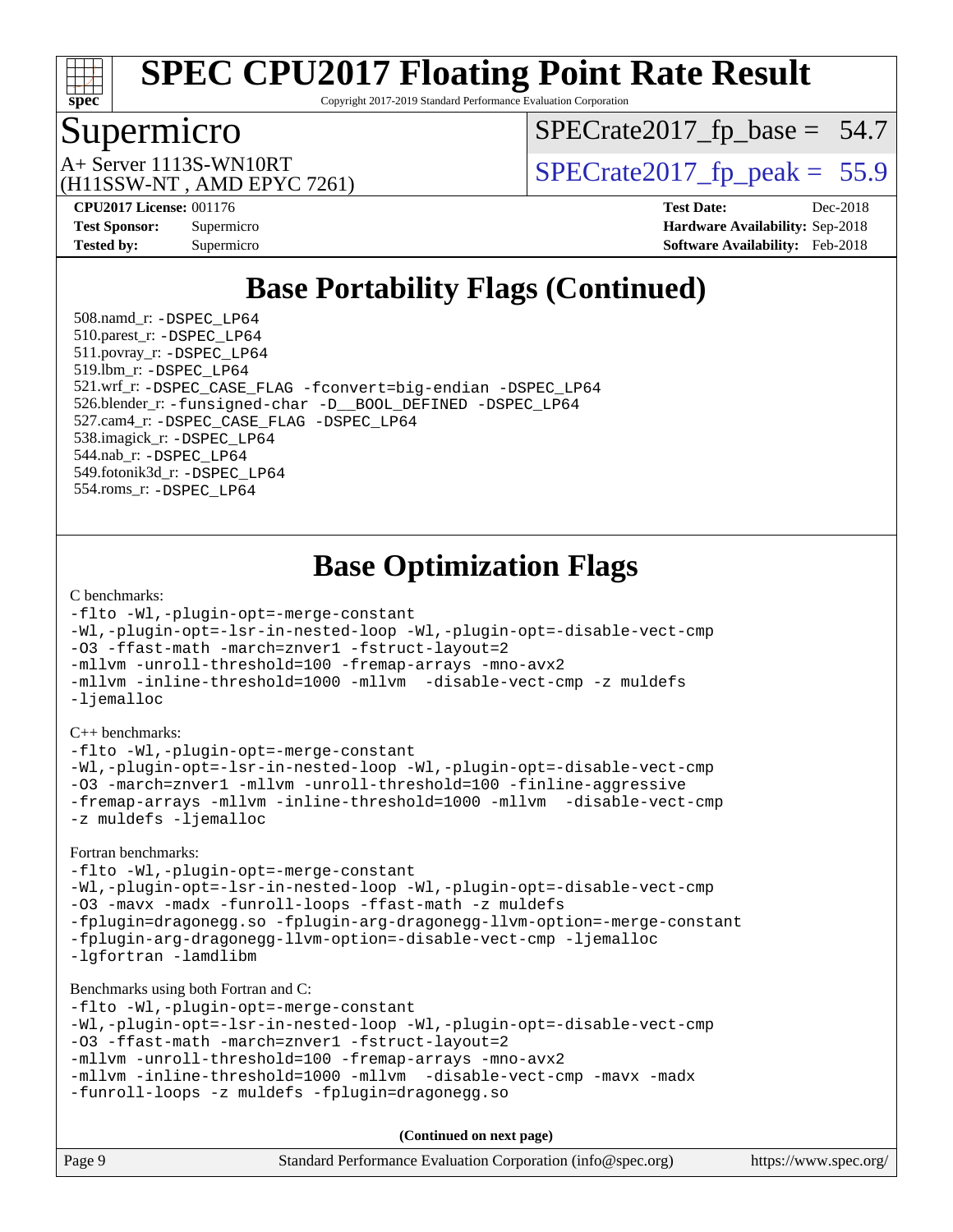

Copyright 2017-2019 Standard Performance Evaluation Corporation

### Supermicro

 $SPECTate2017_fp\_base = 54.7$ 

(H11SSW-NT , AMD EPYC 7261)

 $A+$  Server 1113S-WN10RT  $\begin{array}{c|c}\n\text{SPECrate2017\_fp\_peak} = 55.9\n\end{array}$ 

**[CPU2017 License:](http://www.spec.org/auto/cpu2017/Docs/result-fields.html#CPU2017License)** 001176 **[Test Date:](http://www.spec.org/auto/cpu2017/Docs/result-fields.html#TestDate)** Dec-2018 **[Test Sponsor:](http://www.spec.org/auto/cpu2017/Docs/result-fields.html#TestSponsor)** Supermicro **[Hardware Availability:](http://www.spec.org/auto/cpu2017/Docs/result-fields.html#HardwareAvailability)** Sep-2018 **[Tested by:](http://www.spec.org/auto/cpu2017/Docs/result-fields.html#Testedby)** Supermicro **[Software Availability:](http://www.spec.org/auto/cpu2017/Docs/result-fields.html#SoftwareAvailability)** Feb-2018

# **[Base Optimization Flags \(Continued\)](http://www.spec.org/auto/cpu2017/Docs/result-fields.html#BaseOptimizationFlags)**

[Benchmarks using both Fortran and C](http://www.spec.org/auto/cpu2017/Docs/result-fields.html#BenchmarksusingbothFortranandC) (continued): [-fplugin-arg-dragonegg-llvm-option=-merge-constant](http://www.spec.org/cpu2017/results/res2019q1/cpu2017-20181224-10345.flags.html#user_CC_FCbase_F-merge-constant_37fd66d07a4fbae8f1b816e843c3ed1ebaa48f794b65ea8be746a1880566a3d23eba4a3c37b5c024650311adcf9247c62af28144803b3729b14be14423fa5142) [-fplugin-arg-dragonegg-llvm-option=-disable-vect-cmp](http://www.spec.org/cpu2017/results/res2019q1/cpu2017-20181224-10345.flags.html#user_CC_FCbase_disable-vect-cmp_d119dd6f96524d64dc477d5e6a72268aebe046b42f767098038bf7530fc0cc546dd329b2376104fde185baca14f7365ef86ccd3ff602b57a7839de005478f594) [-ljemalloc](http://www.spec.org/cpu2017/results/res2019q1/cpu2017-20181224-10345.flags.html#user_CC_FCbase_jemalloc-lib_d1249b907c500fa1c0672f44f562e3d0f79738ae9e3c4a9c376d49f265a04b9c99b167ecedbf6711b3085be911c67ff61f150a17b3472be731631ba4d0471706) [-lgfortran](http://www.spec.org/cpu2017/results/res2019q1/cpu2017-20181224-10345.flags.html#user_CC_FCbase_F-lgfortran) [-lamdlibm](http://www.spec.org/cpu2017/results/res2019q1/cpu2017-20181224-10345.flags.html#user_CC_FCbase_F-lamdlibm) [Benchmarks using both C and C++](http://www.spec.org/auto/cpu2017/Docs/result-fields.html#BenchmarksusingbothCandCXX): [-flto](http://www.spec.org/cpu2017/results/res2019q1/cpu2017-20181224-10345.flags.html#user_CC_CXXbase_lto) [-Wl,-plugin-opt=-merge-constant](http://www.spec.org/cpu2017/results/res2019q1/cpu2017-20181224-10345.flags.html#user_CC_CXXbase_F-merge-constant_1d79771b5442061d9c8e05556c6b0c655e6c9e66f8c6936b0129d434b6acd2b1cf1b7cd2540d1570ff636111b08a6bc36e2e61fc34531f8ef7c1a34c57be1dbb) [-Wl,-plugin-opt=-lsr-in-nested-loop](http://www.spec.org/cpu2017/results/res2019q1/cpu2017-20181224-10345.flags.html#user_CC_CXXbase_lsr-in-nested-loop_1cff93fd95162f5e77640b5271e8bed680fb62b4a8d96fb8ab217ff3244646f1fbb342e31af83c263403bbf5249c7dc7732d5c86c3eab4cc8d32dcb7a6f33ca0) [-Wl,-plugin-opt=-disable-vect-cmp](http://www.spec.org/cpu2017/results/res2019q1/cpu2017-20181224-10345.flags.html#user_CC_CXXbase_disable-vect-cmp_1056b9a09b8ddc126e023b5f99ae33179ef568835465af9b7adeacf4b6480ff575c8aee439265bcfbcbf086f33f2fa5cca2bc4cf52b64c0cd2e10f6503cba02d) [-O3](http://www.spec.org/cpu2017/results/res2019q1/cpu2017-20181224-10345.flags.html#user_CC_CXXbase_F-O3) [-ffast-math](http://www.spec.org/cpu2017/results/res2019q1/cpu2017-20181224-10345.flags.html#user_CC_CXXbase_F-aocc-ffast-math_78dd175de6534c2005829757b9b0f2878e57b067cce6f7c443b2250ac68890960e2e1b320ca04b81ff7c62c6f87870ed05f06baf7875eea2990d38e3b73c71f1) [-march=znver1](http://www.spec.org/cpu2017/results/res2019q1/cpu2017-20181224-10345.flags.html#user_CC_CXXbase_F-march) [-fstruct-layout=2](http://www.spec.org/cpu2017/results/res2019q1/cpu2017-20181224-10345.flags.html#user_CC_CXXbase_F-fstruct-layout_a05ec02e17cdf7fe0c3950a6b005251b2b1e5e67af2b5298cf72714730c3d59ba290e75546b10aa22dac074c15ceaca36ae22c62cb51bcb2fbdc9dc4e7e222c4) [-mllvm -unroll-threshold=100](http://www.spec.org/cpu2017/results/res2019q1/cpu2017-20181224-10345.flags.html#user_CC_CXXbase_F-unroll-threshold_2755d0c78138845d361fa1543e3a063fffa198df9b3edf0cfb856bbc88a81e1769b12ac7a550c5d35197be55360db1a3f95a8d1304df999456cabf5120c45168) [-fremap-arrays](http://www.spec.org/cpu2017/results/res2019q1/cpu2017-20181224-10345.flags.html#user_CC_CXXbase_F-fremap-arrays) [-mno-avx2](http://www.spec.org/cpu2017/results/res2019q1/cpu2017-20181224-10345.flags.html#user_CC_CXXbase_F-mno-avx2) [-mllvm -inline-threshold=1000](http://www.spec.org/cpu2017/results/res2019q1/cpu2017-20181224-10345.flags.html#user_CC_CXXbase_inline-threshold_b7832241b0a6397e4ecdbaf0eb7defdc10f885c2a282fa3240fdc99844d543fda39cf8a4a9dccf68cf19b5438ac3b455264f478df15da0f4988afa40d8243bab) [-mllvm -disable-vect-cmp](http://www.spec.org/cpu2017/results/res2019q1/cpu2017-20181224-10345.flags.html#user_CC_CXXbase_disable-vect-cmp_d995c9eb800469498c6893dc847c54c903d59847b18cb2ac22011b9af7010c96d2d48d3c6b41246fe86945001509aa4dc528afb61cb238fd3b256a31781ea0cf) [-finline-aggressive](http://www.spec.org/cpu2017/results/res2019q1/cpu2017-20181224-10345.flags.html#user_CC_CXXbase_F-finline-aggressive) [-z muldefs](http://www.spec.org/cpu2017/results/res2019q1/cpu2017-20181224-10345.flags.html#user_CC_CXXbase_F-z-muldefs) [-ljemalloc](http://www.spec.org/cpu2017/results/res2019q1/cpu2017-20181224-10345.flags.html#user_CC_CXXbase_jemalloc-lib_d1249b907c500fa1c0672f44f562e3d0f79738ae9e3c4a9c376d49f265a04b9c99b167ecedbf6711b3085be911c67ff61f150a17b3472be731631ba4d0471706) [Benchmarks using Fortran, C, and C++:](http://www.spec.org/auto/cpu2017/Docs/result-fields.html#BenchmarksusingFortranCandCXX) [-flto](http://www.spec.org/cpu2017/results/res2019q1/cpu2017-20181224-10345.flags.html#user_CC_CXX_FCbase_lto) [-Wl,-plugin-opt=-merge-constant](http://www.spec.org/cpu2017/results/res2019q1/cpu2017-20181224-10345.flags.html#user_CC_CXX_FCbase_F-merge-constant_1d79771b5442061d9c8e05556c6b0c655e6c9e66f8c6936b0129d434b6acd2b1cf1b7cd2540d1570ff636111b08a6bc36e2e61fc34531f8ef7c1a34c57be1dbb) [-Wl,-plugin-opt=-lsr-in-nested-loop](http://www.spec.org/cpu2017/results/res2019q1/cpu2017-20181224-10345.flags.html#user_CC_CXX_FCbase_lsr-in-nested-loop_1cff93fd95162f5e77640b5271e8bed680fb62b4a8d96fb8ab217ff3244646f1fbb342e31af83c263403bbf5249c7dc7732d5c86c3eab4cc8d32dcb7a6f33ca0) [-Wl,-plugin-opt=-disable-vect-cmp](http://www.spec.org/cpu2017/results/res2019q1/cpu2017-20181224-10345.flags.html#user_CC_CXX_FCbase_disable-vect-cmp_1056b9a09b8ddc126e023b5f99ae33179ef568835465af9b7adeacf4b6480ff575c8aee439265bcfbcbf086f33f2fa5cca2bc4cf52b64c0cd2e10f6503cba02d) [-O3](http://www.spec.org/cpu2017/results/res2019q1/cpu2017-20181224-10345.flags.html#user_CC_CXX_FCbase_F-O3) [-ffast-math](http://www.spec.org/cpu2017/results/res2019q1/cpu2017-20181224-10345.flags.html#user_CC_CXX_FCbase_F-aocc-ffast-math_78dd175de6534c2005829757b9b0f2878e57b067cce6f7c443b2250ac68890960e2e1b320ca04b81ff7c62c6f87870ed05f06baf7875eea2990d38e3b73c71f1) [-march=znver1](http://www.spec.org/cpu2017/results/res2019q1/cpu2017-20181224-10345.flags.html#user_CC_CXX_FCbase_F-march) [-fstruct-layout=2](http://www.spec.org/cpu2017/results/res2019q1/cpu2017-20181224-10345.flags.html#user_CC_CXX_FCbase_F-fstruct-layout_a05ec02e17cdf7fe0c3950a6b005251b2b1e5e67af2b5298cf72714730c3d59ba290e75546b10aa22dac074c15ceaca36ae22c62cb51bcb2fbdc9dc4e7e222c4) [-mllvm -unroll-threshold=100](http://www.spec.org/cpu2017/results/res2019q1/cpu2017-20181224-10345.flags.html#user_CC_CXX_FCbase_F-unroll-threshold_2755d0c78138845d361fa1543e3a063fffa198df9b3edf0cfb856bbc88a81e1769b12ac7a550c5d35197be55360db1a3f95a8d1304df999456cabf5120c45168) [-fremap-arrays](http://www.spec.org/cpu2017/results/res2019q1/cpu2017-20181224-10345.flags.html#user_CC_CXX_FCbase_F-fremap-arrays) [-mno-avx2](http://www.spec.org/cpu2017/results/res2019q1/cpu2017-20181224-10345.flags.html#user_CC_CXX_FCbase_F-mno-avx2) [-mllvm -inline-threshold=1000](http://www.spec.org/cpu2017/results/res2019q1/cpu2017-20181224-10345.flags.html#user_CC_CXX_FCbase_inline-threshold_b7832241b0a6397e4ecdbaf0eb7defdc10f885c2a282fa3240fdc99844d543fda39cf8a4a9dccf68cf19b5438ac3b455264f478df15da0f4988afa40d8243bab) [-mllvm -disable-vect-cmp](http://www.spec.org/cpu2017/results/res2019q1/cpu2017-20181224-10345.flags.html#user_CC_CXX_FCbase_disable-vect-cmp_d995c9eb800469498c6893dc847c54c903d59847b18cb2ac22011b9af7010c96d2d48d3c6b41246fe86945001509aa4dc528afb61cb238fd3b256a31781ea0cf) [-finline-aggressive](http://www.spec.org/cpu2017/results/res2019q1/cpu2017-20181224-10345.flags.html#user_CC_CXX_FCbase_F-finline-aggressive) [-mavx](http://www.spec.org/cpu2017/results/res2019q1/cpu2017-20181224-10345.flags.html#user_CC_CXX_FCbase_F-mavx) [-madx](http://www.spec.org/cpu2017/results/res2019q1/cpu2017-20181224-10345.flags.html#user_CC_CXX_FCbase_F-madx) [-funroll-loops](http://www.spec.org/cpu2017/results/res2019q1/cpu2017-20181224-10345.flags.html#user_CC_CXX_FCbase_aocc-funroll-loops) [-z muldefs](http://www.spec.org/cpu2017/results/res2019q1/cpu2017-20181224-10345.flags.html#user_CC_CXX_FCbase_F-z-muldefs) [-fplugin=dragonegg.so](http://www.spec.org/cpu2017/results/res2019q1/cpu2017-20181224-10345.flags.html#user_CC_CXX_FCbase_F-fpluginDragonEgg) [-fplugin-arg-dragonegg-llvm-option=-merge-constant](http://www.spec.org/cpu2017/results/res2019q1/cpu2017-20181224-10345.flags.html#user_CC_CXX_FCbase_F-merge-constant_37fd66d07a4fbae8f1b816e843c3ed1ebaa48f794b65ea8be746a1880566a3d23eba4a3c37b5c024650311adcf9247c62af28144803b3729b14be14423fa5142) [-fplugin-arg-dragonegg-llvm-option=-disable-vect-cmp](http://www.spec.org/cpu2017/results/res2019q1/cpu2017-20181224-10345.flags.html#user_CC_CXX_FCbase_disable-vect-cmp_d119dd6f96524d64dc477d5e6a72268aebe046b42f767098038bf7530fc0cc546dd329b2376104fde185baca14f7365ef86ccd3ff602b57a7839de005478f594) [-ljemalloc](http://www.spec.org/cpu2017/results/res2019q1/cpu2017-20181224-10345.flags.html#user_CC_CXX_FCbase_jemalloc-lib_d1249b907c500fa1c0672f44f562e3d0f79738ae9e3c4a9c376d49f265a04b9c99b167ecedbf6711b3085be911c67ff61f150a17b3472be731631ba4d0471706)

## **[Peak Compiler Invocation](http://www.spec.org/auto/cpu2017/Docs/result-fields.html#PeakCompilerInvocation)**

[C benchmarks](http://www.spec.org/auto/cpu2017/Docs/result-fields.html#Cbenchmarks): [clang](http://www.spec.org/cpu2017/results/res2019q1/cpu2017-20181224-10345.flags.html#user_CCpeak_Fclang3_a68b77bfed473bd9cdd22529af008e8306c2e3948617c8991604c1a2000ee4a73ef90dd8bc793e105fe4165a625d26dacbda4708d828ad19048918c071b363ec)

[C++ benchmarks:](http://www.spec.org/auto/cpu2017/Docs/result-fields.html#CXXbenchmarks) [clang++](http://www.spec.org/cpu2017/results/res2019q1/cpu2017-20181224-10345.flags.html#user_CXXpeak_Fclang3_57a48582e5be507d19b2527b3e7d4f85d9b8669ffc9a8a0dbb9bcf949a918a58bbab411e0c4d14a3922022a3e425a90db94042683824c1806feff4324ca1000d)

[Fortran benchmarks](http://www.spec.org/auto/cpu2017/Docs/result-fields.html#Fortranbenchmarks): [clang](http://www.spec.org/cpu2017/results/res2019q1/cpu2017-20181224-10345.flags.html#user_FCpeak_Fclang3_a68b77bfed473bd9cdd22529af008e8306c2e3948617c8991604c1a2000ee4a73ef90dd8bc793e105fe4165a625d26dacbda4708d828ad19048918c071b363ec) [gfortran](http://www.spec.org/cpu2017/results/res2019q1/cpu2017-20181224-10345.flags.html#user_FCpeak_aocc-gfortran_128c91a56d61ddb07404721e65b8f9498c31a443dacbd3b7f212891090eca86e2d099b520f75b99e9e8ac4fdec01f4d15f0b65e47123ec4c42b0759045731a1f)

[Benchmarks using both Fortran and C](http://www.spec.org/auto/cpu2017/Docs/result-fields.html#BenchmarksusingbothFortranandC): [clang](http://www.spec.org/cpu2017/results/res2019q1/cpu2017-20181224-10345.flags.html#user_CC_FCpeak_Fclang3_a68b77bfed473bd9cdd22529af008e8306c2e3948617c8991604c1a2000ee4a73ef90dd8bc793e105fe4165a625d26dacbda4708d828ad19048918c071b363ec) [gfortran](http://www.spec.org/cpu2017/results/res2019q1/cpu2017-20181224-10345.flags.html#user_CC_FCpeak_aocc-gfortran_128c91a56d61ddb07404721e65b8f9498c31a443dacbd3b7f212891090eca86e2d099b520f75b99e9e8ac4fdec01f4d15f0b65e47123ec4c42b0759045731a1f)

[Benchmarks using both C and C++](http://www.spec.org/auto/cpu2017/Docs/result-fields.html#BenchmarksusingbothCandCXX): [clang++](http://www.spec.org/cpu2017/results/res2019q1/cpu2017-20181224-10345.flags.html#user_CC_CXXpeak_Fclang3_57a48582e5be507d19b2527b3e7d4f85d9b8669ffc9a8a0dbb9bcf949a918a58bbab411e0c4d14a3922022a3e425a90db94042683824c1806feff4324ca1000d) [clang](http://www.spec.org/cpu2017/results/res2019q1/cpu2017-20181224-10345.flags.html#user_CC_CXXpeak_Fclang3_a68b77bfed473bd9cdd22529af008e8306c2e3948617c8991604c1a2000ee4a73ef90dd8bc793e105fe4165a625d26dacbda4708d828ad19048918c071b363ec)

[Benchmarks using Fortran, C, and C++:](http://www.spec.org/auto/cpu2017/Docs/result-fields.html#BenchmarksusingFortranCandCXX) [clang++](http://www.spec.org/cpu2017/results/res2019q1/cpu2017-20181224-10345.flags.html#user_CC_CXX_FCpeak_Fclang3_57a48582e5be507d19b2527b3e7d4f85d9b8669ffc9a8a0dbb9bcf949a918a58bbab411e0c4d14a3922022a3e425a90db94042683824c1806feff4324ca1000d) [clang](http://www.spec.org/cpu2017/results/res2019q1/cpu2017-20181224-10345.flags.html#user_CC_CXX_FCpeak_Fclang3_a68b77bfed473bd9cdd22529af008e8306c2e3948617c8991604c1a2000ee4a73ef90dd8bc793e105fe4165a625d26dacbda4708d828ad19048918c071b363ec) [gfortran](http://www.spec.org/cpu2017/results/res2019q1/cpu2017-20181224-10345.flags.html#user_CC_CXX_FCpeak_aocc-gfortran_128c91a56d61ddb07404721e65b8f9498c31a443dacbd3b7f212891090eca86e2d099b520f75b99e9e8ac4fdec01f4d15f0b65e47123ec4c42b0759045731a1f)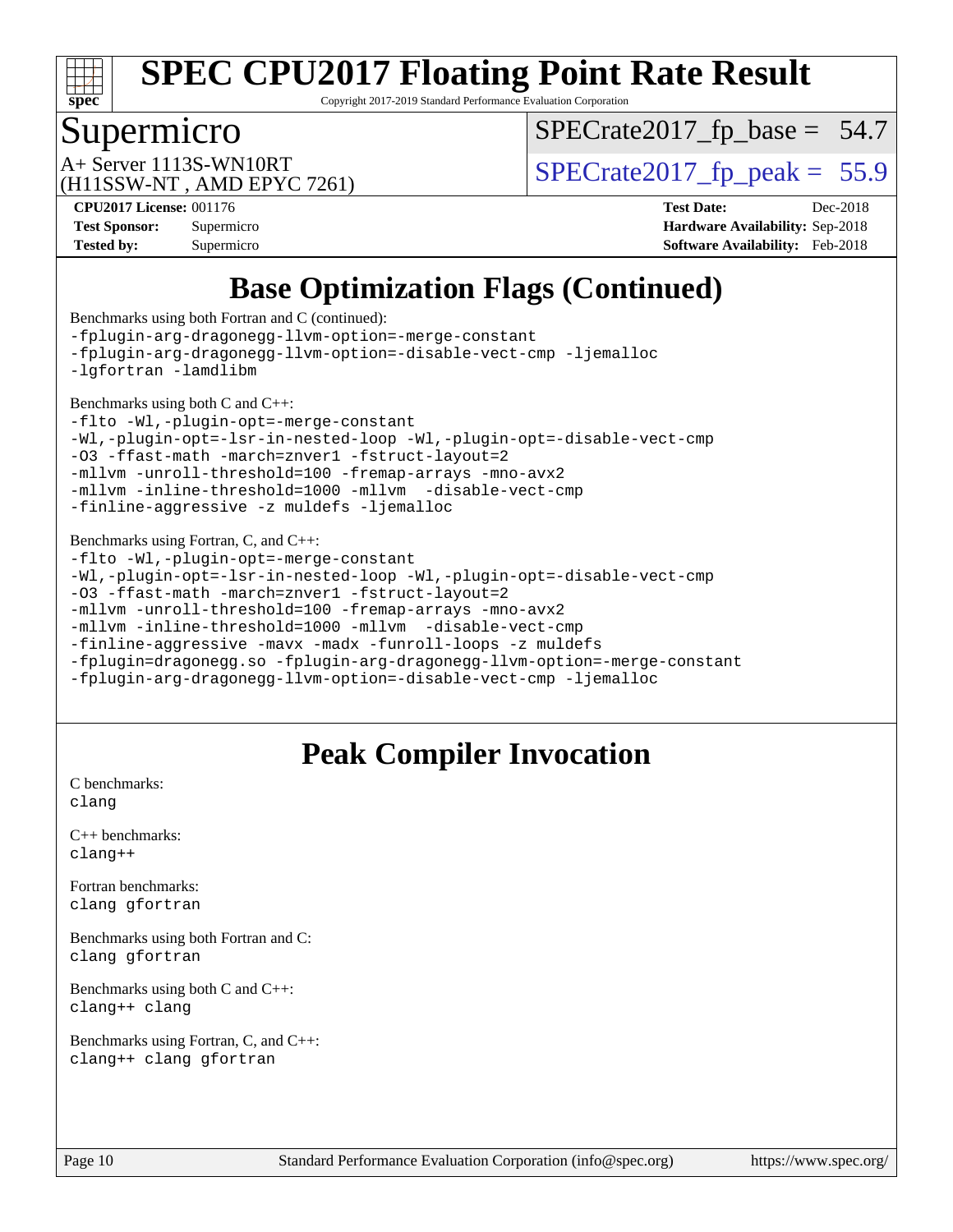

Copyright 2017-2019 Standard Performance Evaluation Corporation

# Supermicro

 $SPECTate2017_fp\_base = 54.7$ 

(H11SSW-NT , AMD EPYC 7261)

 $A+$  Server 1113S-WN10RT  $\begin{array}{c|c}\n\text{SPECrate2017\_fp\_peak} = 55.9\n\end{array}$ 

**[Tested by:](http://www.spec.org/auto/cpu2017/Docs/result-fields.html#Testedby)** Supermicro **[Software Availability:](http://www.spec.org/auto/cpu2017/Docs/result-fields.html#SoftwareAvailability)** Feb-2018

**[CPU2017 License:](http://www.spec.org/auto/cpu2017/Docs/result-fields.html#CPU2017License)** 001176 **[Test Date:](http://www.spec.org/auto/cpu2017/Docs/result-fields.html#TestDate)** Dec-2018 **[Test Sponsor:](http://www.spec.org/auto/cpu2017/Docs/result-fields.html#TestSponsor)** Supermicro **[Hardware Availability:](http://www.spec.org/auto/cpu2017/Docs/result-fields.html#HardwareAvailability)** Sep-2018

## **[Peak Portability Flags](http://www.spec.org/auto/cpu2017/Docs/result-fields.html#PeakPortabilityFlags)**

Same as Base Portability Flags

## **[Peak Optimization Flags](http://www.spec.org/auto/cpu2017/Docs/result-fields.html#PeakOptimizationFlags)**

[C benchmarks](http://www.spec.org/auto/cpu2017/Docs/result-fields.html#Cbenchmarks):

 519.lbm\_r: [-flto](http://www.spec.org/cpu2017/results/res2019q1/cpu2017-20181224-10345.flags.html#user_peakCOPTIMIZEEXTRA_LDFLAGS519_lbm_r_lto) [-Wl,-plugin-opt=-merge-constant](http://www.spec.org/cpu2017/results/res2019q1/cpu2017-20181224-10345.flags.html#user_peakEXTRA_LDFLAGS519_lbm_r_F-merge-constant_1d79771b5442061d9c8e05556c6b0c655e6c9e66f8c6936b0129d434b6acd2b1cf1b7cd2540d1570ff636111b08a6bc36e2e61fc34531f8ef7c1a34c57be1dbb) [-Wl,-plugin-opt=-lsr-in-nested-loop](http://www.spec.org/cpu2017/results/res2019q1/cpu2017-20181224-10345.flags.html#user_peakEXTRA_LDFLAGS519_lbm_r_lsr-in-nested-loop_1cff93fd95162f5e77640b5271e8bed680fb62b4a8d96fb8ab217ff3244646f1fbb342e31af83c263403bbf5249c7dc7732d5c86c3eab4cc8d32dcb7a6f33ca0) [-Ofast](http://www.spec.org/cpu2017/results/res2019q1/cpu2017-20181224-10345.flags.html#user_peakCOPTIMIZE519_lbm_r_F-aocc-Ofast) [-march=znver1](http://www.spec.org/cpu2017/results/res2019q1/cpu2017-20181224-10345.flags.html#user_peakCOPTIMIZE519_lbm_r_F-march) [-fstruct-layout=3](http://www.spec.org/cpu2017/results/res2019q1/cpu2017-20181224-10345.flags.html#user_peakCOPTIMIZE519_lbm_r_F-fstruct-layout) [-mllvm -vectorize-memory-aggressively](http://www.spec.org/cpu2017/results/res2019q1/cpu2017-20181224-10345.flags.html#user_peakCOPTIMIZE519_lbm_r_vectorize-memory-aggressively_24b72a4417f50ade9e698c5b3bed87ab456cc6fc8ec6439480cb84f36ad6a3975af6e87206dea402e3871a1464ff3d60bc798e0250f330177ba629a260df1857) [-mno-avx2](http://www.spec.org/cpu2017/results/res2019q1/cpu2017-20181224-10345.flags.html#user_peakCOPTIMIZE519_lbm_r_F-mno-avx2) [-mllvm -unroll-threshold=100](http://www.spec.org/cpu2017/results/res2019q1/cpu2017-20181224-10345.flags.html#user_peakCOPTIMIZE519_lbm_r_F-unroll-threshold_2755d0c78138845d361fa1543e3a063fffa198df9b3edf0cfb856bbc88a81e1769b12ac7a550c5d35197be55360db1a3f95a8d1304df999456cabf5120c45168) [-fremap-arrays](http://www.spec.org/cpu2017/results/res2019q1/cpu2017-20181224-10345.flags.html#user_peakCOPTIMIZE519_lbm_r_F-fremap-arrays) [-mllvm -inline-threshold=1000](http://www.spec.org/cpu2017/results/res2019q1/cpu2017-20181224-10345.flags.html#user_peakCOPTIMIZE519_lbm_r_inline-threshold_b7832241b0a6397e4ecdbaf0eb7defdc10f885c2a282fa3240fdc99844d543fda39cf8a4a9dccf68cf19b5438ac3b455264f478df15da0f4988afa40d8243bab) [-ljemalloc](http://www.spec.org/cpu2017/results/res2019q1/cpu2017-20181224-10345.flags.html#user_peakEXTRA_LIBS519_lbm_r_jemalloc-lib_d1249b907c500fa1c0672f44f562e3d0f79738ae9e3c4a9c376d49f265a04b9c99b167ecedbf6711b3085be911c67ff61f150a17b3472be731631ba4d0471706)

538.imagick\_r: Same as 519.lbm\_r

544.nab\_r: basepeak = yes

[C++ benchmarks:](http://www.spec.org/auto/cpu2017/Docs/result-fields.html#CXXbenchmarks)

 508.namd\_r: [-flto](http://www.spec.org/cpu2017/results/res2019q1/cpu2017-20181224-10345.flags.html#user_peakCXXOPTIMIZEEXTRA_LDFLAGS508_namd_r_lto) [-Wl,-plugin-opt=-merge-constant](http://www.spec.org/cpu2017/results/res2019q1/cpu2017-20181224-10345.flags.html#user_peakEXTRA_LDFLAGS508_namd_r_F-merge-constant_1d79771b5442061d9c8e05556c6b0c655e6c9e66f8c6936b0129d434b6acd2b1cf1b7cd2540d1570ff636111b08a6bc36e2e61fc34531f8ef7c1a34c57be1dbb) [-Wl,-plugin-opt=-lsr-in-nested-loop](http://www.spec.org/cpu2017/results/res2019q1/cpu2017-20181224-10345.flags.html#user_peakEXTRA_LDFLAGS508_namd_r_lsr-in-nested-loop_1cff93fd95162f5e77640b5271e8bed680fb62b4a8d96fb8ab217ff3244646f1fbb342e31af83c263403bbf5249c7dc7732d5c86c3eab4cc8d32dcb7a6f33ca0) [-Ofast](http://www.spec.org/cpu2017/results/res2019q1/cpu2017-20181224-10345.flags.html#user_peakCXXOPTIMIZE508_namd_r_F-aocc-Ofast) [-march=znver1](http://www.spec.org/cpu2017/results/res2019q1/cpu2017-20181224-10345.flags.html#user_peakCXXOPTIMIZE508_namd_r_F-march) [-finline-aggressive](http://www.spec.org/cpu2017/results/res2019q1/cpu2017-20181224-10345.flags.html#user_peakCXXOPTIMIZE508_namd_r_F-finline-aggressive) [-mllvm -unroll-threshold=100](http://www.spec.org/cpu2017/results/res2019q1/cpu2017-20181224-10345.flags.html#user_peakCXXOPTIMIZE508_namd_r_F-unroll-threshold_2755d0c78138845d361fa1543e3a063fffa198df9b3edf0cfb856bbc88a81e1769b12ac7a550c5d35197be55360db1a3f95a8d1304df999456cabf5120c45168) [-fremap-arrays](http://www.spec.org/cpu2017/results/res2019q1/cpu2017-20181224-10345.flags.html#user_peakCXXOPTIMIZE508_namd_r_F-fremap-arrays) [-mllvm -inline-threshold=1000](http://www.spec.org/cpu2017/results/res2019q1/cpu2017-20181224-10345.flags.html#user_peakCXXOPTIMIZE508_namd_r_inline-threshold_b7832241b0a6397e4ecdbaf0eb7defdc10f885c2a282fa3240fdc99844d543fda39cf8a4a9dccf68cf19b5438ac3b455264f478df15da0f4988afa40d8243bab) [-ljemalloc](http://www.spec.org/cpu2017/results/res2019q1/cpu2017-20181224-10345.flags.html#user_peakEXTRA_LIBS508_namd_r_jemalloc-lib_d1249b907c500fa1c0672f44f562e3d0f79738ae9e3c4a9c376d49f265a04b9c99b167ecedbf6711b3085be911c67ff61f150a17b3472be731631ba4d0471706)

 $510.parest_r:$  basepeak = yes

```
Fortran benchmarks: 
-flto -Wl,-plugin-opt=-merge-constant
-Wl,-plugin-opt=-lsr-in-nested-loop -O3 -mavx2 -madx -funroll-loops
-ffast-math -fplugin=dragonegg.so
-fplugin-arg-dragonegg-llvm-option=-merge-constant
-fplugin-arg-dragonegg-llvm-option=-inline-threshold:1000 -ljemalloc
-lgfortran -lamdlibm
```
[Benchmarks using both Fortran and C](http://www.spec.org/auto/cpu2017/Docs/result-fields.html#BenchmarksusingbothFortranandC):

 $521.wrf$ . basepeak = yes

```
 527.cam4_r: -flto -Wl,-plugin-opt=-merge-constant
-Wl,-plugin-opt=-lsr-in-nested-loop -Ofast -march=znver1
-fstruct-layout=3 -mllvm -vectorize-memory-aggressively
-mno-avx2 -mllvm -unroll-threshold=100 -fremap-arrays
-mllvm -inline-threshold=1000 -O3 -mavx2 -madx
-funroll-loops -ffast-math -fplugin=dragonegg.so
-fplugin-arg-dragonegg-llvm-option=-merge-constant
```
**(Continued on next page)**